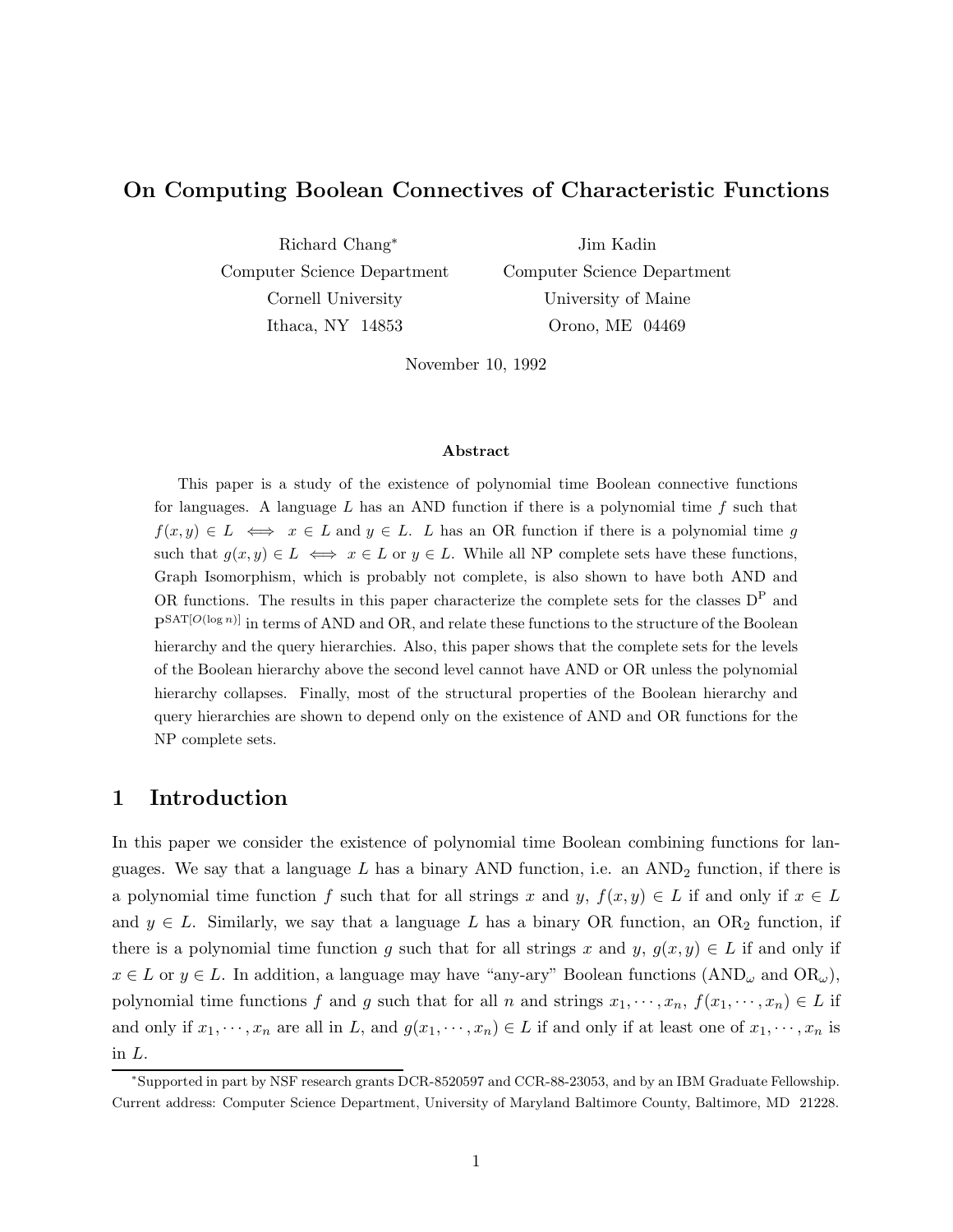The existence of these functions is intimately tied to questions about polynomial time reducibilities and structural properties of languages and complexity classes. They are also related to various notions of the internal structure such as self-reducibility and p-selectivity (c.f. [GJY87, Sel79]), but in our case, we do not restrict the length or output of the polynomial time functions. Our initial motivation for considering these functions was the observation that all NP complete languages have AND<sub> $\omega$ </sub> and OR<sub> $\omega$ </sub> functions. In fact any language that is  $\leq^P_m$ -complete for even relativized versions of complexity classes such as P, NP, PSPACE have any-ary Boolean functions, because for these robust classes there exist universal machines which can run many computations simultaneously or in sequence. We will show that languages that are  $\leq^P_m$ -complete for D<sup>P</sup> [PY84] have AND<sub>ω</sub> but do not have OR<sup>2</sup> unless the polynomial time hierarchy collapses. Complete languages for the higher levels of the Boolean hierarchy  $[{\rm CGH^+88}]$  do not have either  ${\rm AND_2}$  or  ${\rm OR_2}$  unless the polynomial time hierarchy collapses.

These Boolean functions are related to polynomial time conjunctive and disjunctive reducibilities and to the closure of complexity classes under union and intersection.

**Definition** [LLS75] Let A and B be any two languages. Then, A conjunctively reduces to B (written  $A \leq_c^P B$ ) if there exists a polynomial time function f such that for all x

$$
x \in A \iff f(x) = \langle y_1, \dots, y_r \rangle \text{ and } \forall i, 1 \le i \le r, y_i \in B.
$$

In addition, we write  $A \leq_{2\text{-}c}^P B$  if  $A \leq_{\text{c}}^P B$  via a polynomial time function f which always outputs a 2-tuple. Similarly, A disjunctively reduces to B (written  $A \leq_d^P B$ ) if there exists a polynomial time function  $f$  such that for all  $x$ 

$$
x \in A \iff f(x) = \langle y_1, \dots, y_r \rangle \text{ and } \exists i, 1 \le i \le r, y_i \in B.
$$

Again, if the output of f is always a 2-tuple, then  $A \leq_{2-d}^P B$ .

Let m-1(L) be the class of languages  $\leq^P_m$ -reducible to a language L. Then,

L has AND<sub>2</sub> 
$$
\iff
$$
 m-1(*L*) is closed under intersection  
 $\iff$  m-1(*L*) is closed under  $\leq_{2-c}^P$ ,

L has AND<sub>$$
\omega
$$</sub>  $\iff$  m-1(*L*) is closed under  $\leq_c^P$ .

Similarly, OR is related to disjunctive reducibilities and union. Hence by looking at these concepts in terms of Boolean functions for languages, we are simply thinking of them more as structural properties of languages than as structural properties of complexity classes. An advantage of this approach is that it becomes convenient to study interesting languages such as Graph Isomorphism and USAT (the set of Boolean formulas that have exactly one satisfying assignment) that are not known to be  $\leq^P_m$ -complete for any standard classes.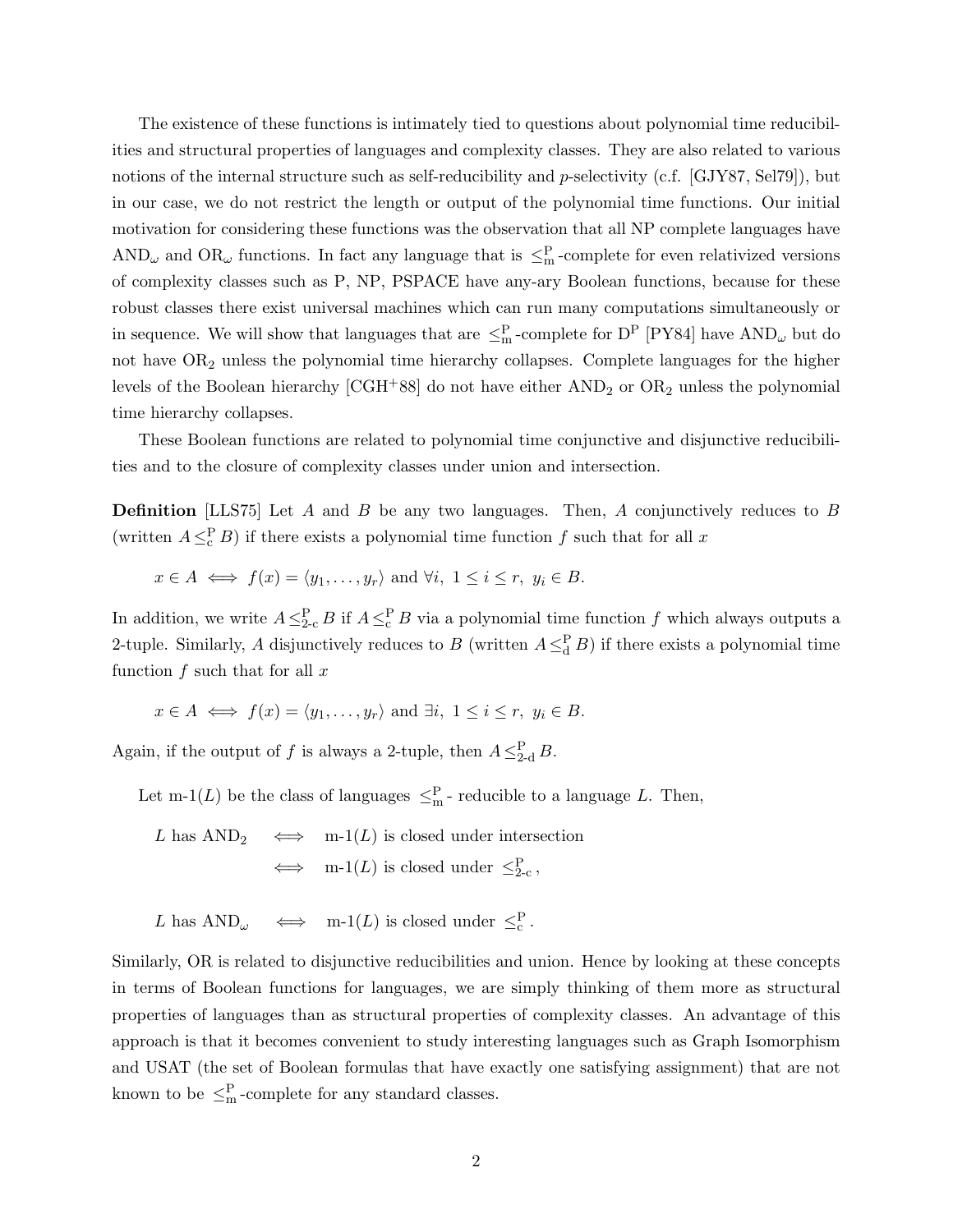The paper is organized as follows. Section 2 presents definitions and preliminary concepts. In Section 3 we discuss some languages that have AND and OR functions. Most notably, we show that Graph Isomorphism does have any-ary AND and OR functions even though it is not known to be NP complete. In Section 4 we characterize the  $\leq^P_m$ -complete languages of D<sup>P</sup> and P<sup>SAT[ $O(\log n)$ ] in</sup> terms of AND and OR functions. In Section 5 we use the above characterizations to show that the complete languages of the higher levels of the Boolean hierarchy and the related query hierarchies do not have AND and OR functions unless the Boolean hierarchy collapses (which implies that the polynomial time hierarchy collapses [Kad88, CK90]).

In Section 6, we observe that the existence of AND and OR functions for languages is a condition that makes many proof techniques work. For instance the mind-change technique [Bei91, WW85] which showed that  $P^{SAT[[2^k-1]} = P^{SAT[k]}$  works for any set A that has binary AND and OR functions. Similarly, most of the theorems concerning the basic structure and normal forms of the Boolean hierarchy and the intertwining of the Boolean and query hierarchies depend only on the fact that  $SAT$  has  $AND<sub>2</sub>$  and  $OR<sub>2</sub>$ . The results of this section have been proven independently by Bertoni, Bruschi, Joseph, Sitharam, and Young [BBJ+89].

Finally, in Section 7, we use diagonalization techniques to show that there exist languages which have any subset of  $AND_2$ ,  $AND_\omega$ ,  $OR_2$  and  $OR_\omega$  so long as they do not violate the implications:

A has  $AND_{\omega} \Longrightarrow A$  has  $AND_{2}$ , and A has  $OR_{\omega} \Longrightarrow A$  has  $OR_{2}$ .

# 2 Definitions, Notations and Facts

We assume the reader is familiar with the classes P, NP, the polynomial time hierarchy (PH), the NP complete language SAT, the graph isomorphism problem, and polynomial time many-one reducibility  $(\leq^P_m)$ . Although our original notion of AND and OR consists of polynomial time functions that operate on strings (c.f. [Kad89]), as a matter of notational convenience, we will define  $AND_2$ ,  $AND_\omega$ ,  $OR_2$ ,  $OR_\omega$  as sets in this paper.

**Definition** For any set  $A$ , we define the sets:

$$
AND_2(A) = \{ \langle x, y \rangle \mid x \in A \text{ and } y \in A \}
$$
  
\n
$$
OR_2(A) = \{ \langle x, y \rangle \mid x \in A \text{ or } y \in A \}
$$
  
\n
$$
AND_k(A) = \{ \langle x_1, \ldots, x_k \rangle \mid \forall i, 1 \le i \le k, x_i \in A \}
$$
  
\n
$$
OR_k(A) = \{ \langle x_1, \ldots, x_k \rangle \mid \exists i, 1 \le i \le k, x_i \in A \}
$$
  
\n
$$
AND_{\omega}(A) = \bigcup_{i=1}^{\infty} AND_i(A)
$$
  
\n
$$
OR_{\omega}(A) = \bigcup_{i=1}^{\infty} OR_i(A).
$$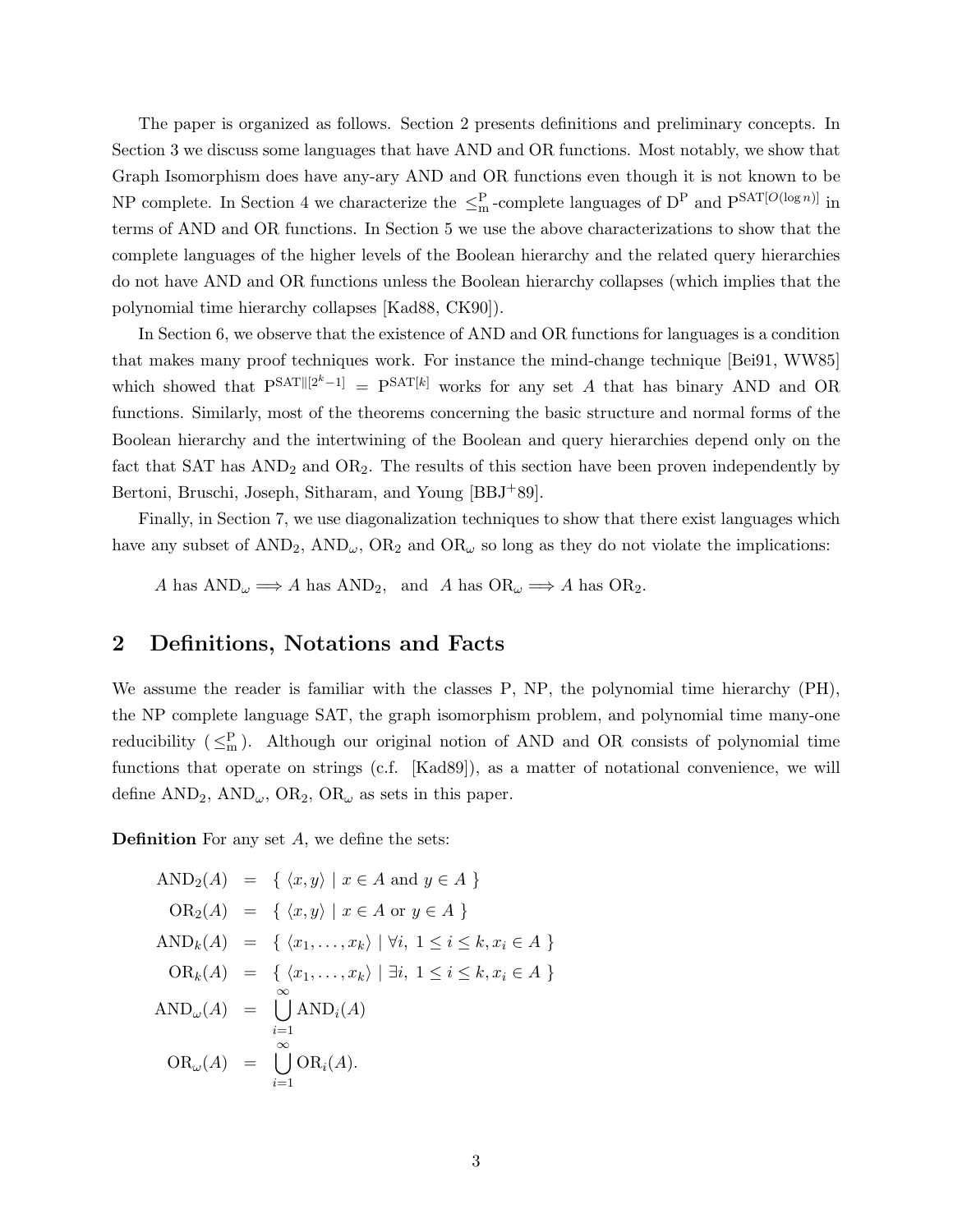If  $AND_2(A) \leq^P_{m} A$  or  $AND_{\omega}(A) \leq^P_{m} A$ , then we say that A has  $AND_2$  or  $AND_{\omega}$  respectively. This corresponds to our initial motivation for AND, since a language  $L$  "has an AND<sub>2</sub> function" if and only if  $AND_2(L) \leq^P_m L$ . Similarly, If  $OR_2(A) \leq^P_m A$  or  $OR_{\omega}(A) \leq^P_m A$ , then we say that A has OR<sub>2</sub> or OR<sub> $\omega$ </sub> respectively.

Some elementary facts about  $AND_2(A)$  and  $OR_2(A)$  are:

- 1.  $\text{AND}_2(A) \leq^P_{\text{m}} A \iff \text{OR}_2(\overline{A}) \leq^P_{\text{m}} \overline{A}.$
- 2. if  $A \leq^P_m B$  then for all  $k \geq 2$ ,  $OR_k(A) \leq^P_m OR_k(B)$  and  $AND_k(A) \leq^P_m AND_k(B)$ .
- 3. if  $A \equiv_{\text{m}}^{\text{P}} B$  then  $\text{AND}_2(A) \leq_{\text{m}}^{\text{P}} A \iff \text{AND}_2(B) \leq_{\text{m}}^{\text{P}} B$ .
- 4. if  $A \equiv_{\text{m}}^{\text{P}} B$  then  $\text{OR}_2(A) \leq_{\text{m}}^{\text{P}} A \iff \text{OR}_2(B) \leq_{\text{m}}^{\text{P}} B$ .

These facts hold for  $AND_{\omega}(A)$  and  $OR_{\omega}(A)$  as well.

Observe that if  $AND_2(A) \leq^P_m A$ , then for all k,  $AND_k(A) \leq^P_m A$  by repeated application of the reduction from  $AND_2(A)$  to A. However, it is possible for  $AND_2(A) \leq^P_m A$ , but  $AND_\omega(A) \nleq^P_m A$  (see Section 7). On the other hand, if  $AND_2(A) \leq^P_m A$  by a *linear time* reduction, then  $AND_\omega(A) \leq^P_m A$ .

**Lemma 1** If  $AND_2(A) \leq^P_{m} A$  via a linear time reduction, then  $AND_{\omega}(A) \leq^P_{m} A$ . Analogously, if  $OR_2(A) \leq^P_m A$  via a linear time reduction, then  $OR_\omega(A) \leq^P_m A$ .

**Proof:** Let f be a linear time  $\leq^P_m$ -reduction from  $AND_2(A)$  to A. For any r, we can take a tuple  $\langle x_1, \ldots, x_r \rangle$  and apply f pairwise to  $f(x_1, x_2)$   $f(x_3, x_4) \cdots f(x_{r-1}, x_r)$ . (If r is odd, then we add a trivial element of  $A$  to the list.) Then we can apply  $f$  pairwise to the outputs of the first applications of  $f$ . Repeating this process until we have a single string gives us a tree of applications of f. The height of the tree is  $\lceil \log r \rceil$ . If n is the total length of the tuple,  $r \leq n$ , and so the total running time is bounded by  $c^{\log n} n$  for some constant c. This is polynomial in n. (Recall that n is the total length of the original tuple, not the length of each  $x_i$ .) .)  $\qquad \qquad \Box$ 

**Definition** [CGH<sup>+</sup>88] We write  $\text{BH}_k$  and  $\text{co-BH}_k$  for the  $k^{th}$  levels of the Boolean hierarchy, defined as follows:

$$
BH_1 = NP,
$$
  
\n
$$
BH_2 = \{ L_1 \cap \overline{L_2} \mid L_1, L_2 \in NP \},
$$
  
\n
$$
BH_{2k} = \{ L_1 \cap \overline{L_2} \mid L_1 \in BH_{2k-1} \text{ and } L_2 \in NP \},
$$
  
\n
$$
BH_{2k+1} = \{ L_1 \cup L_2 \mid L_1 \in BH_{2k} \text{ and } L_2 \in NP \},
$$
  
\n
$$
co-BH_k = \{ L \mid \overline{L} \in BH_k \},
$$
  
\n
$$
BH = \bigcup_{k=1}^{\infty} BH_k.
$$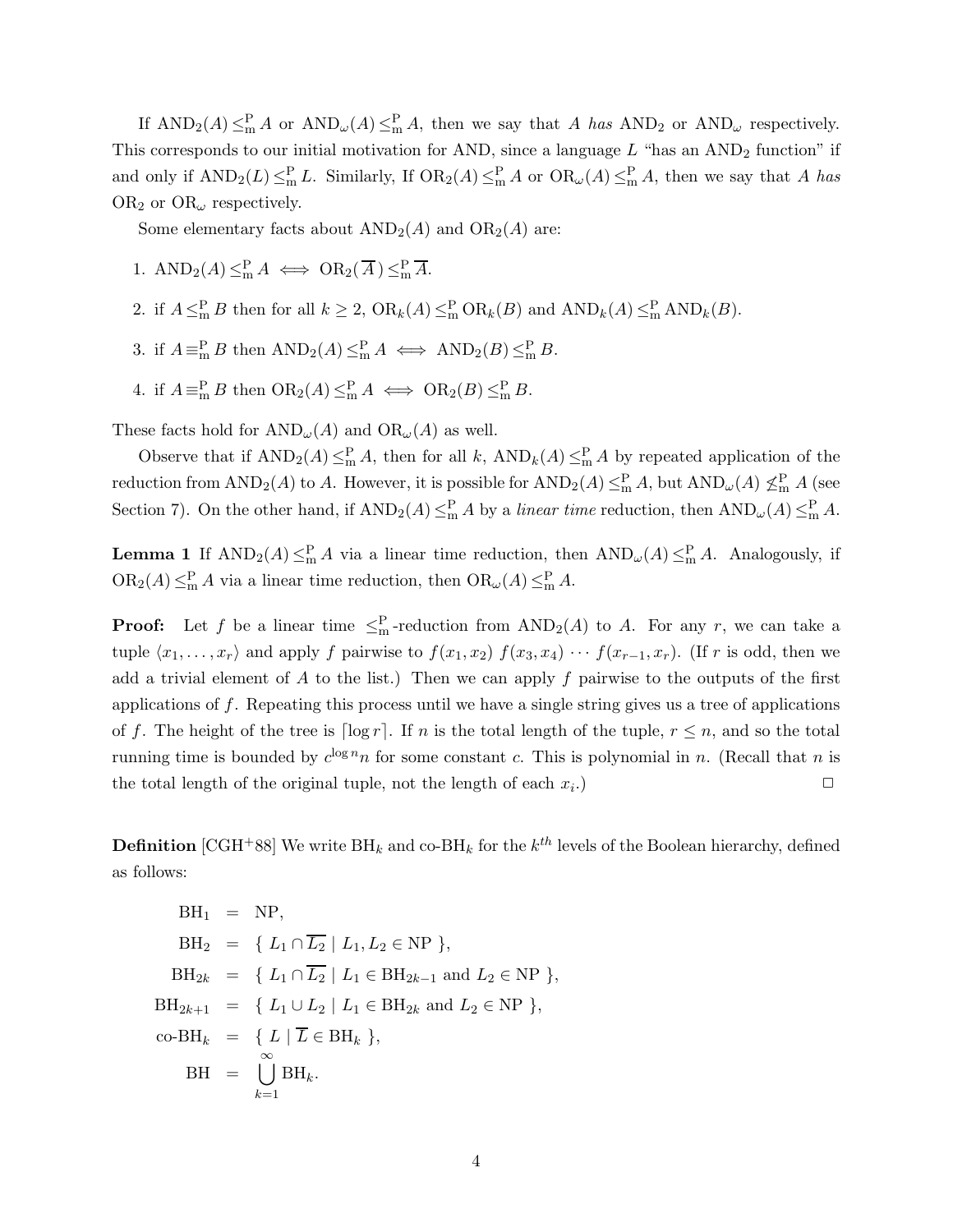**Definition** We write  $BL_k$  for the canonical complete language for  $BH_k$  and co- $BL_k$  for the complete language for  $\mathrm{co-BH}_k$ :

$$
BL_1 = SAT,
$$
  
\n
$$
BL_2 = \{ \langle x_1, x_2 \rangle \mid x_1 \in SAT \text{ and } x_2 \in \overline{SAT} \},
$$
  
\n
$$
BL_{2k} = \{ \langle x_1, \dots, x_{2k} \rangle \mid \langle x_1, \dots, x_{2k-1} \rangle \in BL_{2k-1} \text{ and } x_{2k} \in \overline{SAT} \},
$$
  
\n
$$
BL_{2k+1} = \{ \langle x_1, \dots, x_{2k+1} \rangle \mid \langle x_1, \dots, x_{2k} \rangle \in BL_{2k} \text{ or } x_{2k+1} \in SAT \},
$$
  
\n
$$
co-BL_1 = \overline{SAT},
$$
  
\n
$$
co-BL_{2k} = \{ \langle x_1, \dots, x_{2k} \rangle \mid \langle x_1, \dots, x_{2k-1} \rangle \in co-BL_{2k-1} \text{ or } x_{2k} \in SAT \},
$$
  
\n
$$
co-BL_{2k+1} = \{ \langle x_1, \dots, x_{2k+1} \rangle \mid \langle x_1, \dots, x_{2k} \rangle \in co-BL_{2k} \text{ and } x_{2k+1} \in \overline{SAT} \}.
$$

Since BH<sub>k</sub> is composed of k NP languages and since SAT is  $\leq^P_m$ -complete for NP, a straightforward substitution will show that  $BL_k$  is  $\leq_m^P$ -complete for  $BH_k$ . Alternatively,  $BH_2$  is called  $D^P = \{ L_1 - L_2 \mid L_1, L_2 \in NP \}$  (since set subtraction is equivalent to intersection with the complement). We will use the two terms interchangeably. Also, we will refer to  $BL_2$  as  $SAT ∧ \overline{SAT}$  the traditional  $\leq^P_m$ -complete language for D<sup>P</sup> [PY84]. An example of a language in D<sup>P</sup> is USAT, the set of Boolean formulas with exactly one satisfying assignment. USAT is an element of D<sup>P</sup> because

USAT = SAT – {  $F | F$  is a Boolean formula with 2 or more satisfying assignments. }.

**Definition** For any set A, we write  $P^{A[f(n)]}$  for the set of languages recognized by polynomial time Turing machines that ask at most  $f(n)$  queries to the oracle A on inputs of length n. We will be mainly concerned with the case where  $f(n)$  is a constant k. So we write  $P^{A[k]}$  for languages recognized by polynomial time Turing machines that ask at most k queries on inputs of any length. Similarly,  $P^{A[O(\log n)]}$  is the set of languages recognized by polynomial time Turing machines that ask  $O(\log n)$  queries to A.

**Definition** For any set A, we write  $P^{A \parallel [f(n)]}$  for the set of languages recognized by polynomial time Turing machines which ask at most  $f(n)$  queries in *parallel* on inputs of length n. In the parallel (or non-adaptive) query model, the polynomial time machine is allowed to read the input, compute the  $f(n)$  query strings  $q_1, \ldots, q_{f(n)}$  (without the help of the oracle) and ask all  $f(n)$  queries at once. The oracle answers with a bit vector  $b_1, \ldots, b_{f(n)}$  such that  $q_i \in A \iff b_i = 1$ . It is important to note that in the parallel query model the polynomial time base machine cannot use the oracle to determine which string to query. In the serial query model the query strings can depend on the answers of previous queries. Again, we will mostly be concerned with the case where  $f(n)$  is a constant. Also, we will use the shorthand  $P^{A\parallel}$  for  $\bigcup_{k\geq 1}^{\infty} P^{A\parallel [n^k+k]}$ .

**Definition** The *query hierarchy* over A is denoted by  $QH(A) = \bigcup_{k=1}^{\infty} P^{A[k]}$ . Also, we define the parallel query hierarchy over A as  $QH_{\parallel}(A) = \bigcup_{k=1}^{\infty} P^{A \parallel [k]}$ . Finally, as a shorthand, we write QH for  $\text{QH}(\text{SAT})$  and  $\text{QH}_{\parallel}$  for  $\text{QH}_{\parallel}(\text{SAT})$ .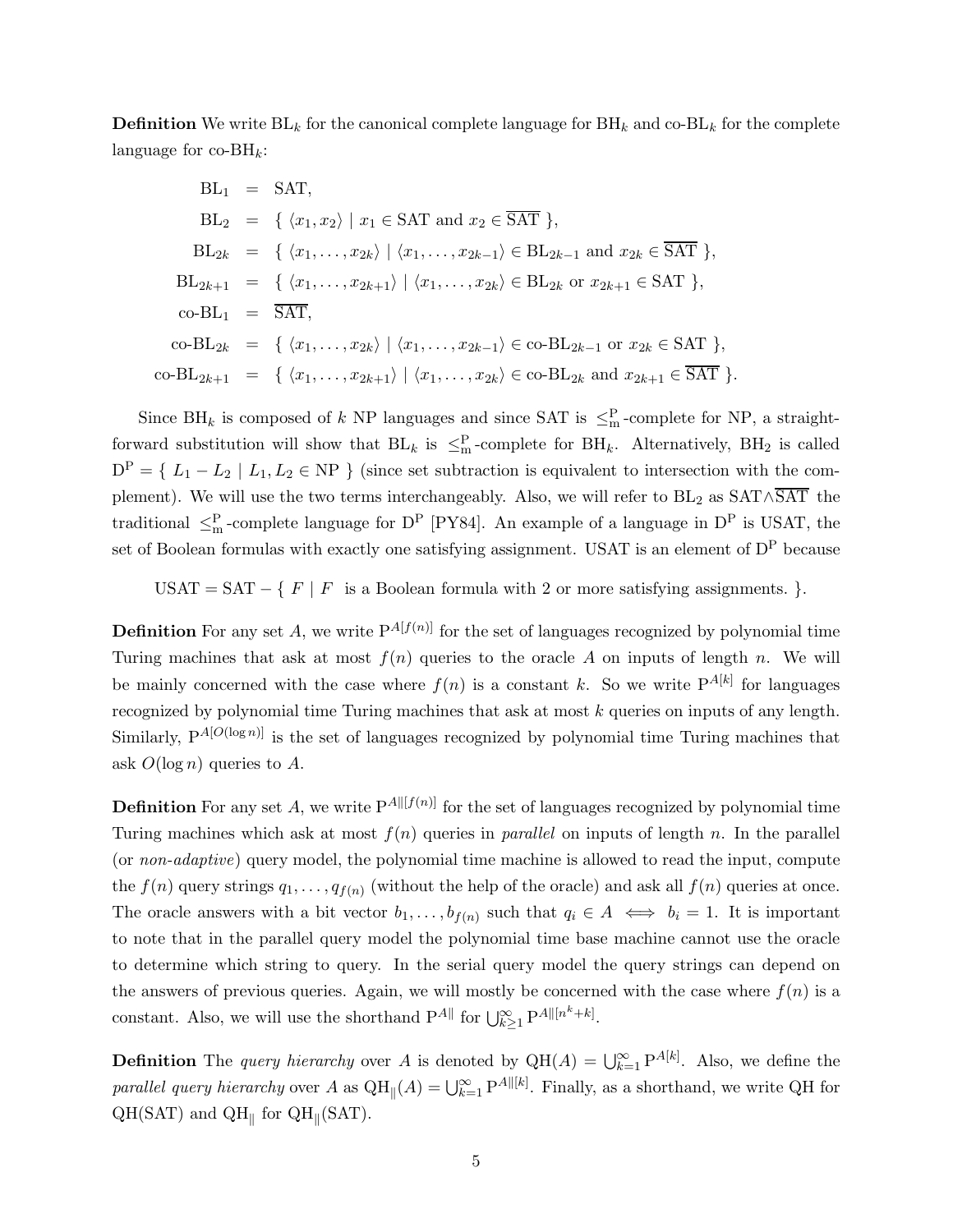Please note that the bounded query classes defined above are classes of languages and not of functions. The complexity of bounded query function classes have also been studied extensively [AG88, ABG90, Bei88, Kre88], but in this paper we will restrict our attention to bounded query language classes. The class  $P^{SAT[O(\log n)]}$  has also been studied in the context of sparse sets [Kad89]. By definition, the bounded query language class  $P^{A\parallel}$  is exactly the set of languages truth-table reducible to A, (see Ladner, Lynch and Selman for definitions [LLS75]). In fact, all of the bounded parallel classes defined above correspond to various notions of truth-table reducibilities. However, in order to keep the notation of the parallel and serial query classes consistent, we will use the parallel query terminology instead of truth-table reducibilities.

Much work has been done to show that the Boolean Hierarchy, the parallel query hierarchy and the serial query hierarchy are intertwined. We list some of the theorems below and refer the reader to the literature for the proofs [Bei91, Hem89, KSW87].

#### Fact

- 1.  $P^{SAT||[k]} \subseteq BH_{k+1} \cap co-BH_{k+1}.$
- 2. BH<sub>k</sub> ∪ co-BH<sub>k</sub>  $\subseteq$  P<sup>SAT||[k]</sup>.
- 3.  $P^{SAT[k]} = P^{SAT[[2^k-1]}.$
- 4.  $P^{SAT[O(\log n)]} = P^{SAT||}$ .

## 3 Languages Which Do

In this section, we present some familiar languages which are known to have  $\text{AND}_\omega$  and  $\text{OR}_\omega$ .

## Lemma 2

- 1. SAT has  $AND_{\omega}$  and  $OR_{\omega}$ .
- 2. SAT∧SAT has  $AND_{\omega}$ .

#### Proof:

1. Given *n* formulas  $f_1, \ldots, f_n$ ,

$$
\langle f_1, \ldots, f_n \rangle \in \text{AND}_{\omega}(\text{SAT}) \iff f_1 \land \ldots \land f_n \in \text{SAT}
$$
  
 $\langle f_1, \ldots, f_n \rangle \in \text{OR}_{\omega}(\text{SAT}) \iff f_1 \lor \ldots \lor f_n \in \text{SAT}.$ 

2. Given *n* pairs  $(f_1, g_1), \ldots, (f_n, g_n)$ ,

$$
\langle (f_1, g_1), \dots, (f_n, g_n) \rangle \in AND_{\omega}(\text{SAT} \land \overline{\text{SAT}})
$$
  

$$
\iff (f_1 \land \dots \land f_n, g_1 \lor \dots \lor g_n) \in \text{SAT} \land \overline{\text{SAT}}.
$$

 $\Box$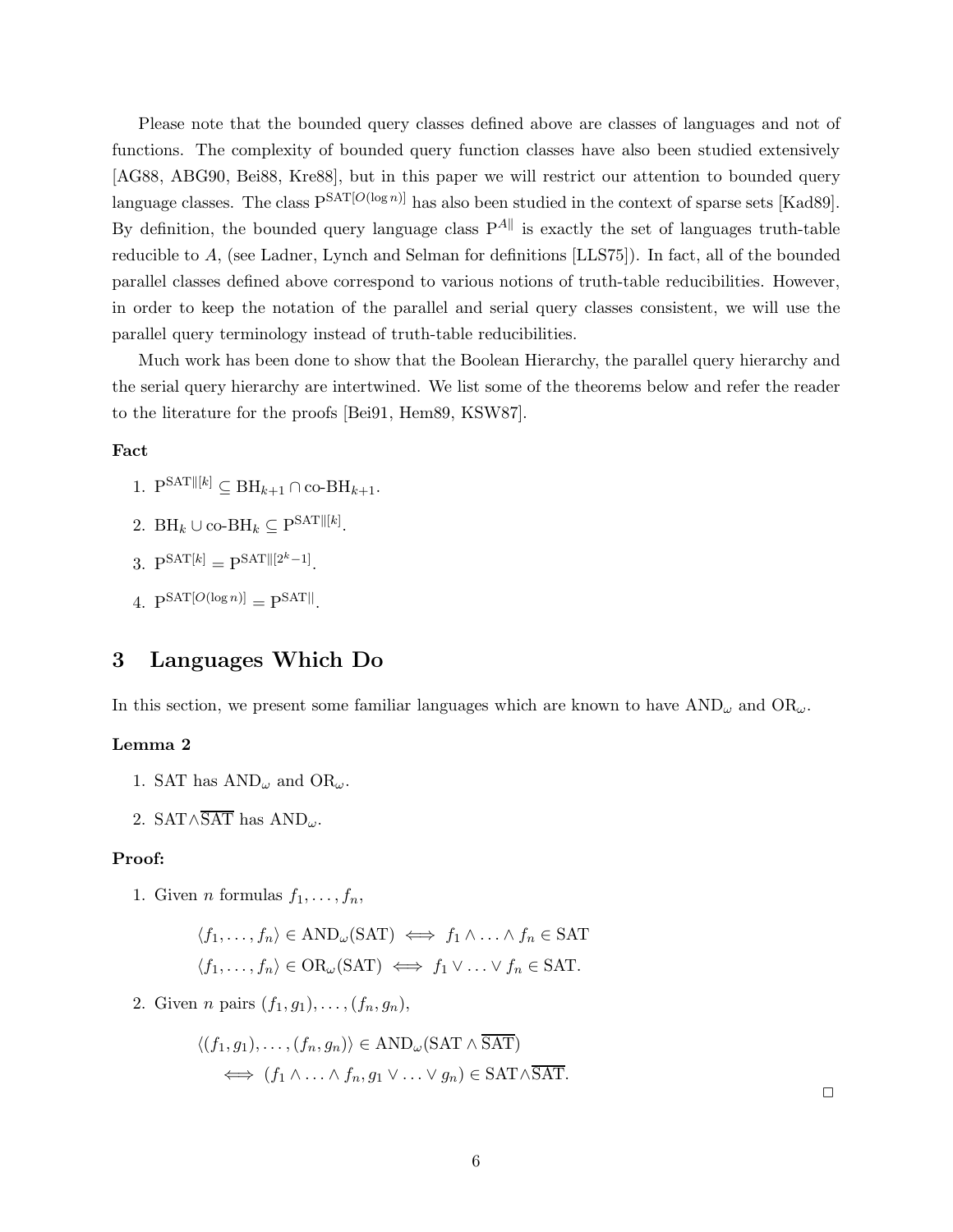Lemma 2 also implies that all NP complete languages have  $AND_{\omega}$  and  $OR_{\omega}$ . In fact any language that is  $\leq^P_m$ -complete for any relativized version of NP, P, or PSPACE has  $AND_\omega$  and  $OR_{\omega}$ . In addition, all languages in P also have  $AND_{\omega}$  and  $OR_{\omega}$ . One question is whether any of the incomplete languages in NP−P have these Boolean functions or not. In our next theorem, we show that Graph Isomorphism, a natural language that is probably not  $\leq^P_m$ -complete for NP [Sch88], does have  $AND_{\omega}$  and  $OR_{\omega}$ . One open question is whether Primes has these Boolean functions.

**Definition** GI =  $\{\langle G, H \rangle \mid G \text{ and } H \text{ are isomorphic graphs}\}.$ 

The Labelled Graph Isomorphism problem is the problem of recognizing whether two graphs with labelled vertices are isomorphic by an isomorphism that preserves the labels.

## Definition

 $LGI = \{ \langle G, H \rangle \mid G \text{ and } H \text{ are isomorphic graphs with labelled } \}$ nodes, and the isomorphism preserves labels  $\}$ .

We will show that LGI has  $AND_{\omega}$  and  $OR_{\omega}$  functions. The existence of  $AND_{\omega}$  and  $OR_{\omega}$ functions for GI follows from the fact that LGI  $\equiv_{\text{m}}^{\text{P}}$  GI [Hof79].

**Lemma 3** LGI has  $AND_{\omega}$  and  $OR_{\omega}$ .

Proof: Without loss of generality we can assume that graphs are represented as adjacency matrices paired with a table mapping vertices to integer labels.

We define an AND<sub> $\omega$ </sub> function for LGI as follows. Given r pairs of graphs  $\langle (G_1, H_1), \ldots, (G_r, H_r) \rangle$ , we preprocess each  $G_i$  and  $H_i$  by:

- 1. for each  $G_i$  and  $H_i$ , add a new vertex and make it adjacent to every old vertex of the original graph.
- 2. define r new labels. For each i, label the new vertex of  $G_i$  and  $H_i$  with new label i.

Then let G be the disjoint union of all the altered  $G_i$ 's (i.e. put them all together in one graph with no extra edges), and let  $H$  be the disjoint union of all the altered  $H_i$ 's.

If for all *i*, the original  $G_i$  is isomorphic to the original  $H_i$  by a label preserving mapping, then G is isomorphic to H by mapping each  $G_i$  to  $H_i$  and the new vertex of  $G_i$  to the new vertex of  $H_i$ . Clearly, this is an isomorphism from  $G$  to  $H$  that preserves the labelling. If  $G$  is isomorphic (label preserving) to  $H$ , then the isomorphism must map the unique vertex in  $G$  with new label  $i$  (the new vertex added to  $G_i$ ) to the unique vertex in H with new label i (the new vertex added to  $H_i$ ). This induces an isomorphism between  $G_i$  and  $H_i$  (for all i).

To show that LGI has  $OR_{\omega}$ , we first show that LGI has  $OR_2$ . Then, we note that the reduction can be done in linear time, which implies that LGI has  $OR_{\omega}$ .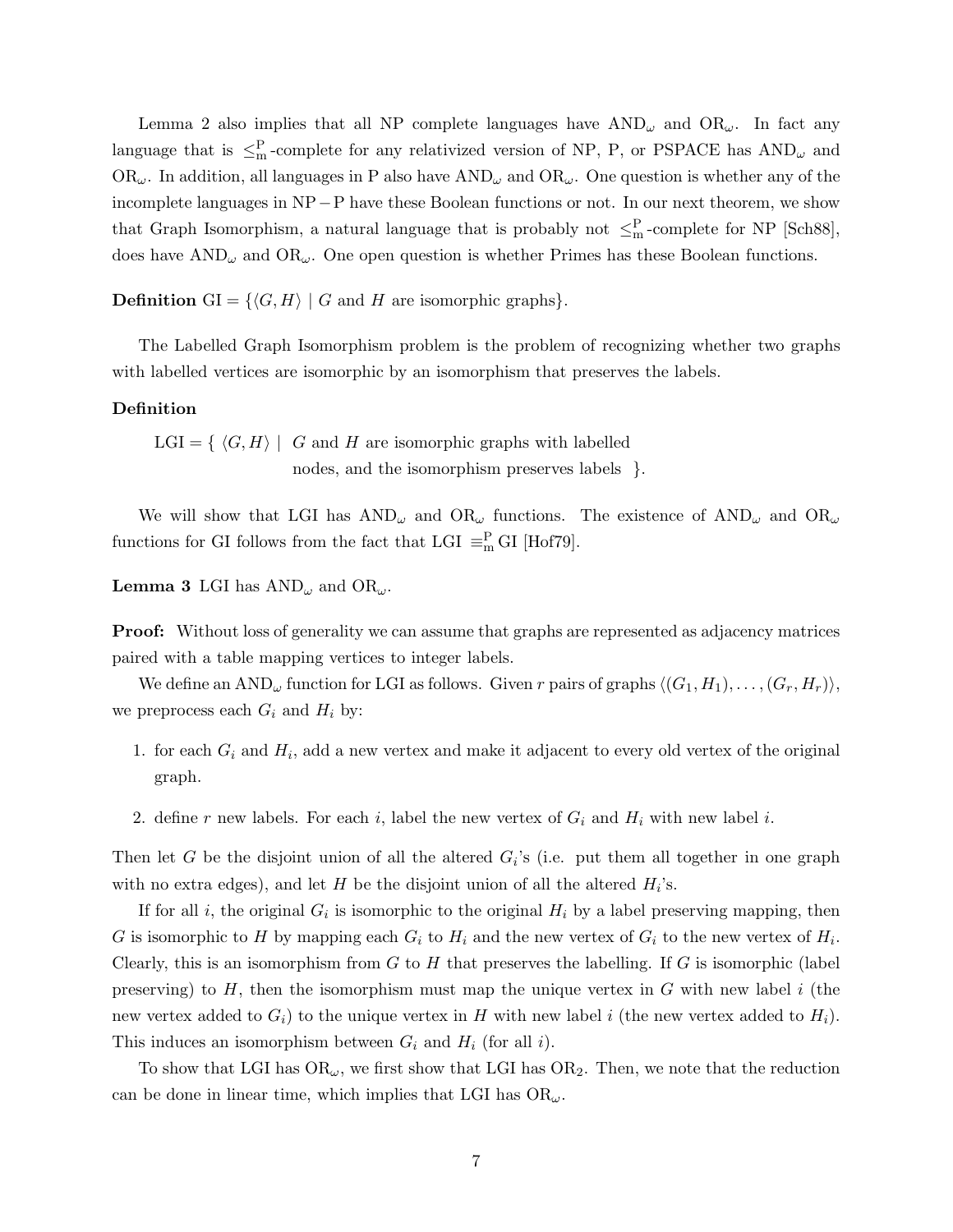Given 2 pairs of labelled graphs,  $(G_1, H_1)$  and  $(G_2, H_2)$ , we preprocess the graphs as described above (adding 2 new labels). Define a new labelled graph G containing all four graphs  $G_1$ ,  $H_1$ ,  $G_2$ , and  $H_2$  as subgraphs with 2 new edges added connecting the new vertices of  $G_1$  and  $G_2$  and the new vertices of  $H_1$  and  $H_2$ . H is produced similarly except the new edges connect  $G_1$  with  $H_2$  and  $H_1$  with  $G_2$  (see Figure 1).



Figure 1: New labelled graphs G and H.

Suppose  $G_1$  and  $H_1$  are isomorphic by a label preserving mapping. Then, G and H are isomorphic by mapping  $G_1$  in G to  $H_1$  in H,  $H_1$  to  $G_1$ ,  $G_2$  to  $G_2$  and  $H_2$  to  $H_2$ . Symmetrically, if  $G_2$ and  $H_2$  are isomorphic, then G and H are also isomorphic.

If G and H are isomorphic and  $G_1$  is not isomorphic to  $H_1$ , then the new vertex of  $G_1$  in G must be mapped to the new vertex of  $G_1$  in H. Thus, the new vertex of  $G_2$  in G must be mapped to the new vertex of  $H_2$  in H. This induces an isomorphism between  $G_2$  and  $H_2$ .

To see that the reduction from  $OR_2(LGI)$  to LGI is linear time, note that we only doubled the size of the input and added only 2 new labels. Lemma 1 then implies that LGI has  $OR_{\omega}$ .

 $\Box$ 

**Corollary 4** GI has  $AND_{\omega}$  and  $OR_{\omega}$ .

# 4 Characterizations of Complete Languages

In this section, we show that the complete languages for  $D^P$  and  $P^{SAT[O(\log n)]}$  can be characterized using  $AND<sub>2</sub>$  and  $OR<sub>\omega</sub>$ . We show that the two characterizations are very similar. The only difference in the characterization is that a  $P^{SAT[O(\log n)]}$  complete set must have  $OR_{\omega}$ , but a  $D^P$  complete set need not. Since  $D^P \neq P^{SAT[O(\log n)]}$  unless PH collapses,  $D^P$  complete sets probably do not have  $OR_{\omega}$ .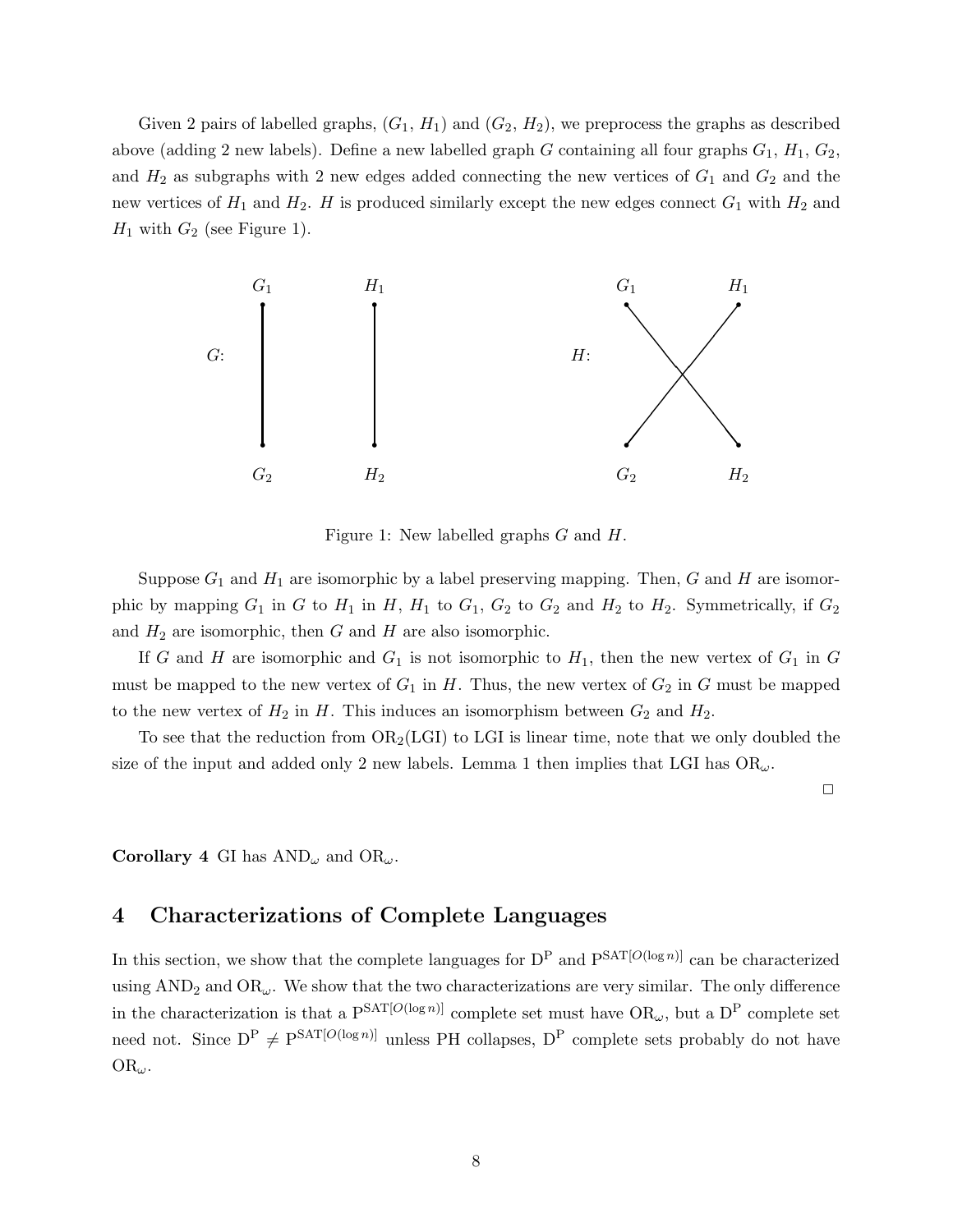**Lemma 5** Suppose that A has  $AND_2$  and both SAT and  $\overline{SAT} \leq_m^P$ -reduce to A, then A is  $D^P$ hard under  $\leq^P_m$  reductions.

**Proof:** Since  $SAT \wedge \overline{SAT}$  is  $\leq^P_m$ -complete for  $D^P$  and  $SAT \wedge \overline{SAT} \leq^P_m A$ , A must be  $D^P$  hard.  $\Box$ 

**Corollary 6** A set A is  $\leq^P_m$ -complete for D<sup>P</sup> if and only if all of the following hold:

- 1.  $A \in \mathcal{D}^{\mathcal{P}}$ .
- 2.  $SAT \leq^P_m A$  and  $\overline{SAT} \leq^P_m A$ .
- 3. A has  $AND<sub>2</sub>$ .

**Proof:** If A is  $\leq^P_m$ -complete for D<sup>P</sup> then  $SAT \wedge \overline{SAT} \equiv^P_m A$ . Since  $SAT \wedge \overline{SAT}$  has all of the properties listed above, so must A. Conversely, if A has all of these properties, then  $SAT \wedge \overline{SAT} \leq^P_m A$ and  $A \in \mathcal{D}^{\mathcal{P}}$ . Hence, A is  $\leq^{\mathcal{P}}_{m}$ -complete for  $\mathcal{D}^{\mathcal{P}}$ .

Now, we show that if a  $D^P$  hard set has  $OR_2$  or  $OR_\omega$ , then it is also hard for higher levels of the parallel query hierarchy.

**Theorem 7** Let A be any set that is  $\leq^P_m$ -hard for  $D^P$ .

- 1. If A has OR<sub>2</sub>, then for all k, A is  $\leq^P_m$ -hard for  $P^{SAT[k]}$ .
- 2. If A has  $OR_{\omega}$ , then A is  $\leq^P_m$ -hard for  $P^{SAT[O(\log n)]}$ .

**Proof:** Let C be any set in  $P<sup>SAT[k]</sup>$ . To determine if  $x \in C$ , consider the query tree of the  $P<sup>SAT[k]</sup>$ computation. (The query tree is a full binary tree where the internal nodes are labelled by the oracle queries. The two subtrees below the node represent the computations that follow oracle reply. One branch assumes the oracle replied yes, the other no.) The query tree has height k and  $2^k$  leaves. Only one path in the tree (from root to leaf) is the correct path, and  $x \in C$  if and only if this path ends in an accepting configuration.

Now we show that a SAT∧SAT computation can determine if a given path is the correct path. Let  $p_1, \ldots, p_i$  be the queries on the path assumed to be answered yes, and  $q_1, \ldots, q_j$  be the queries assumed to be answered no. Then, the path is correct if and only if  $p_1 \wedge \cdots \wedge p_i \in SAT$  and  $q_1 \vee \cdots \vee q_j \in \overline{\text{SAT}}$ ; that is, if only if

$$
(p_1 \wedge \cdots \wedge p_j, q_1 \vee \cdots \vee q_j) \in \text{SAT} \wedge \overline{\text{SAT}}.
$$

Since the query tree is of constant depth, it is possible to generate the entire tree in polynomial time and write down all the paths that end in an accepting configuration. Note that  $x \in C$  if and only if one of these accepting paths is the correct path. Let  $r$  be the number of accepting paths.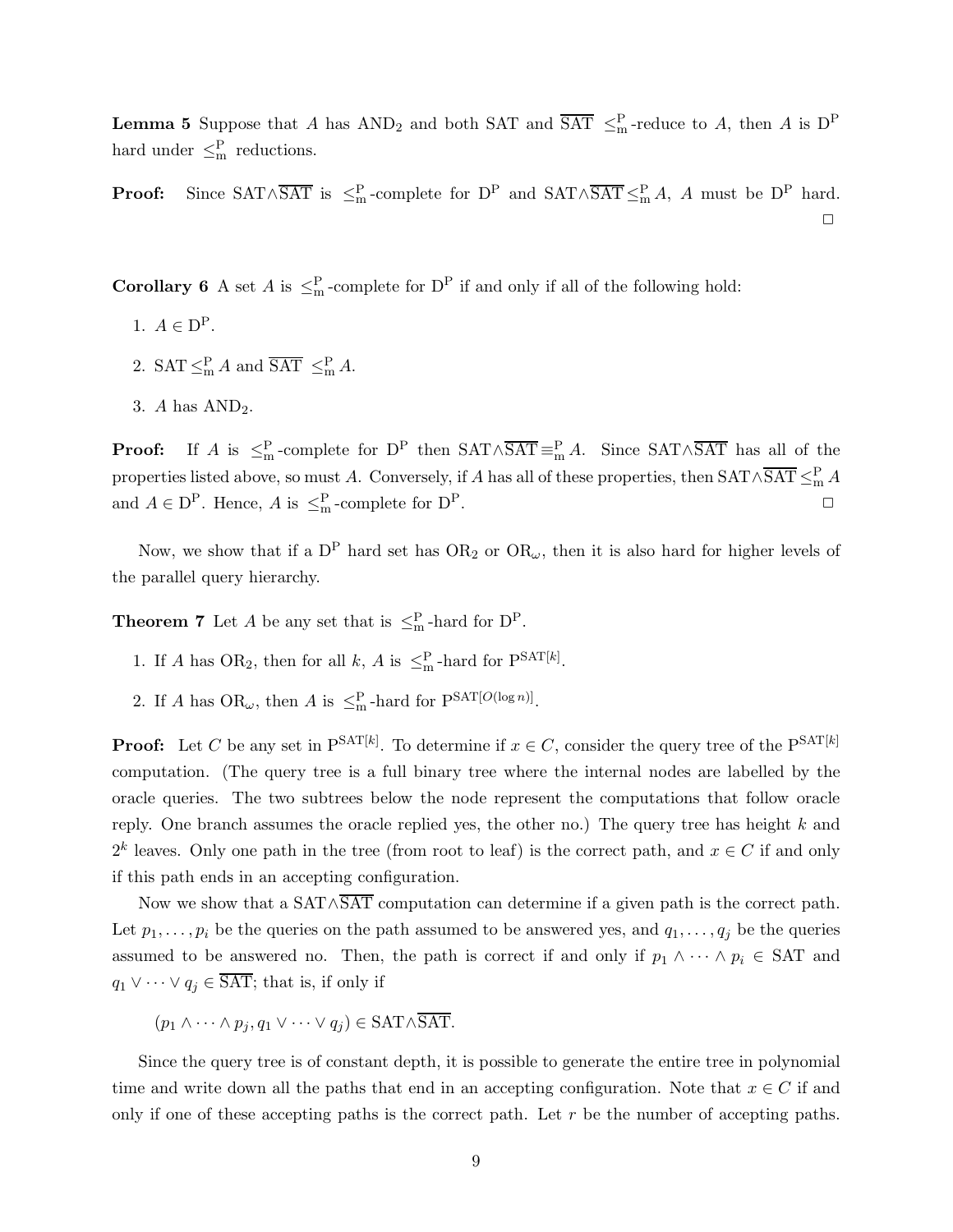As described above, we can determine if any given path is the correct path using a SAT∧SAT computation. That is, for the  $i^{th}$  accepting path  $P_i$ , we can construct two Boolean formulas,  $F_i$ and  $G_i$  such that

 $P_i$  is the correct path  $\iff$   $(F_i, G_i) \in \text{SAT} \land \text{SAT}$ .

Now, to determine if at least one of the  $r$  accepting paths is the correct path, we can use an  $OR_r(SAT \wedge \overline{SAT})$  computation. Thus,

$$
x \in C \iff \langle (F_1, G_1), \dots, (F_r, G_r) \rangle \in \mathrm{OR}_r(\mathrm{SAT} \wedge \overline{\mathrm{SAT}}).
$$

Since r is bounded by  $2^k$  (a constant), we can reduce the language C to  $OR_{2^k}(SAT \wedge \overline{SAT})$  using the reduction described above. Finally, since we are assuming that A is  $D^P$  hard and has  $OR_2$ , we know that  $OR_{2^k}(SAT \wedge \overline{SAT}) \leq^P_m OR_{2^k}(A)$  and that A has  $OR_{2^k}$ . Hence,

$$
C \leq^{\mathsf{P}}_{\mathsf{m}} \mathsf{OR}_{2^k}(\mathsf{SAT} \wedge \overline{\mathsf{SAT}}) \leq^{\mathsf{P}}_{\mathsf{m}} \mathsf{OR}_{2^k}(A) \leq^{\mathsf{P}}_{\mathsf{m}} A.
$$

Thus, A is  $\leq^P_m$ -hard for  $P^{SAT[k]}$ .

The proof of the second case is similar. The only difference is that the query tree is polynomial in size instead of constant.  $\Box$ 

**Corollary 8** Suppose that A has  $AND_2$  and  $OR_\omega$  and both SAT and  $\overline{SAT} \leq_m^P$ -reduce to A, then A is  $P^{SAT[O(\log n)]}$  hard under  $\leq^P_m$  reductions.

**Theorem 9** A set A is  $\leq^P_m$ -complete for  $P^{SAT[O(\log n)]}$  if and only if all of the following hold:

- 1.  $A \in \mathcal{P}^{\text{SAT}[O(\log n)]}.$
- 2.  $SAT \leq_m^P A$  and  $\overline{SAT} \leq_m^P A$ .
- 3. A has  $AND<sub>2</sub>$ .
- 4. A has  $OR_{\omega}$ .

**Proof:** If a set A has all of the properties listed above, then A is  $P^{SAT[O(\log n)]}$  hard by Corollary 8 and  $A \in P^{SAT[O(\log n)]}$ . Hence, A is  $\leq^P_m$ -complete for  $P^{SAT[O(\log n)]}$ . Conversely, suppose that A is  $\leq^P_m$ -complete for  $P^{SAT[O(\log n)]}$ . Clearly,  $SAT \leq^P_m A$  and  $\overline{SAT} \leq^P_m A$ . To show that A has AND<sub>2</sub> simply observe that  $AND_2(A)$  must also be contained in  $P<sup>SAT[O(log n)]</sup>$ . Showing that A has  $OR_{\omega}$  is trickier. We need to cite the fact that  $P<sup>SAT[O(log n)]</sup> = P<sup>SAT</sup>$  [Hem89]. Once we know that  $A \in \mathbb{P}^{\text{SAT}||}$ , it is not difficult to construct a  $\mathbb{P}^{\text{SAT}||}$  machine to recognize  $\text{OR}_{\omega}(A)$ . Then,  $OR_{\omega}(A) \in P^{SAT||} = P^{SAT[O(\log n)]}$  and  $OR_{\omega}(A) \leq^P_{m} A$  by completeness of A.  $\square$ 

Notice that the only difference in the characterizations of  $D^P$  complete sets and  $P^{SAT[O(\log n)]}$ complete sets (Corollary 6 and Theorem 9) is that  $P^{SAT[O(\log n)]}$  complete sets must have  $OR_{\omega}$ . Thus, D<sup>P</sup> complete sets cannot have  $OR_\omega$  unless  $D^P \subseteq P^{SAT[O(\log n)]}$ . In fact, we have the following corollary.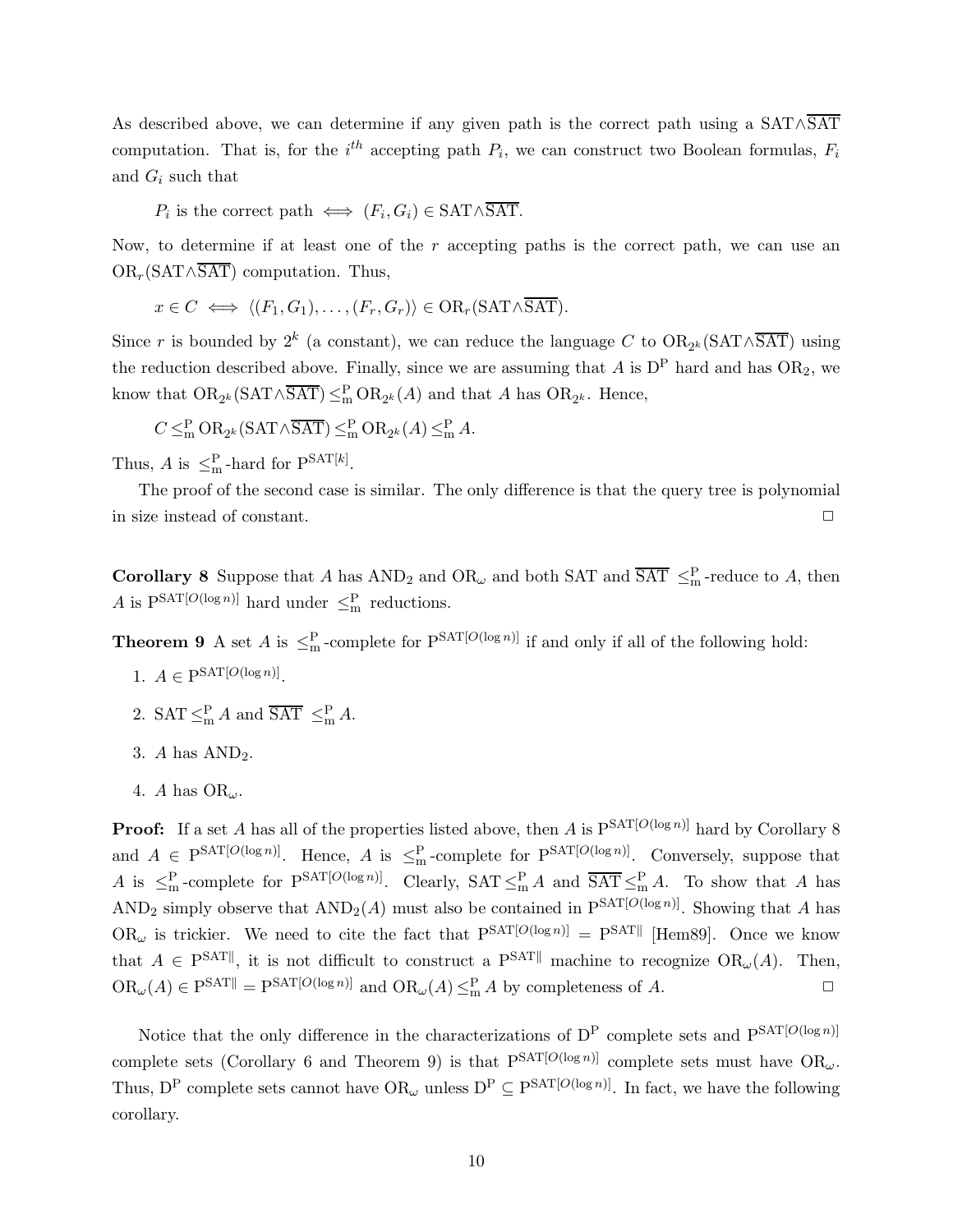Corollary 10 SAT∧ $\overline{SAT}$  has  $OR_2 \iff SAT \wedge \overline{SAT}$  has  $OR_\omega \iff P^{SAT[O(\log n)]} \subseteq D^P$ .

**Proof:** First, note that  $OR_{\omega}(SAT \wedge \overline{SAT}) \in P<sup>SAT</sup>|| = P<sup>SAT[O(log n)]</sup>$ . Now, if  $P<sup>SAT[O(log n)]</sup> \subseteq$  $D^P$ , then  $SAT \wedge \overline{SAT}$  would be  $\leq^P_m$ -complete for  $P^{SAT[O(\log n)]}$ , so  $OR_\omega(SAT \wedge \overline{SAT}) \leq^P_m SAT \wedge \overline{SAT}$ . Thus, SAT∧SAT would have OR<sub>ω</sub>. Also, if SAT∧SAT has OR<sub>ω</sub>, then it certainly has OR<sub>2</sub>. Finally, we need to show that if SAT∧SAT has  $OR_2$ , then  $P^{SAT[O(\log n)]} \subseteq D^P$ . So suppose that SAT∧SAT has OR<sub>2</sub>. Then by Theorem 7, SAT∧SAT is hard for  $P^{SAT[2]}$ . However, the complement of SAT∧SAT is  $\overline{SAT} \vee SAT$  which is in  $P^{SAT[2]}$ . So,  $SAT \wedge \overline{SAT} =^P_m \overline{SAT} \vee SAT$ . Since  $SAT \wedge \overline{SAT}$ has AND<sup>ω</sup> (Lemma 2), SAT∨SAT has OR<sup>ω</sup> by DeMorgan's Law. Thus, SAT∧SAT must also have  $OR_{\omega}$  since the two sets are  $\leq^P_m$ -equivalent. Therefore,  $SAT \wedge \overline{SAT}$  is  $\leq^P_m$ -complete for  $P<sup>SAT[O(\log n)]</sup>$ </sup> by Theorem 9 and  $P^{SAT[O(\log n)]} \subset D^P$ .

Since  $P^{SAT[O(\log n)]} \subseteq D^P$  implies that PH collapses to just above  $\Sigma_2^P$  [CK90], Corollary 10 is evidence that  $SAT \wedge \overline{SAT}$  does not have OR<sub>2</sub> or OR<sub>ω</sub>.

**Corollary 11** If  $D^P = co-D^P$  then PH collapses and  $P^{SAT[O(\log n)]} \subseteq D^P$ .

**Proof:** If  $D^P = co-D^P$ , then  $\overline{SAT} \vee SAT$  is  $\leq^P_m$ -complete for  $D^P$ . So,  $\overline{SAT} \vee SAT$  has  $AND_2$  by Corollary 6. Then, by DeMorgan's Law, SAT∧SAT has OR<sub>2</sub> which implies P<sup>SAT[O(log n)]</sup>  $\subseteq$  D<sup>P</sup> by Theorem 10. The polynomial hierarchy then collapses by Kadin's proof [Kad88, CK90].  $\Box$ 

It was observed by Kadin [Kad89] that the collapse of the Boolean hierarchy at level 2 ( $D^P$  = co-D<sup>P</sup>) immediately implies  $P^{SAT[O(\log n)]} \subseteq D^P$ . However, we cannot push the same theorem through for the collapse of the Boolean hierarchy at levels 3 or higher. We explain this phenomenon using  $AND_2$  and  $OR_2$ . Observe that in the proof above we relied on the fact that  $SAT \wedge \overline{SAT}$  has AND2. We will show in the next section that the complete languages for the higher levels of the Boolean hierarchy cannot have  $AND_2$  or  $OR_2$ , unless PH collapses.

## 5 Languages Which Don't

In this section, we show that the complete languages for the higher levels of the Boolean hierarchy and query hierarchies probably do not have  $AND<sub>2</sub>$  or  $OR<sub>2</sub>$ . In the following theorems, keep in mind that  $\text{BH}_k \subseteq \text{BH} \subseteq \text{P}^{\text{SAT}[O(\log n)]}$ . Also recall that if  $\text{BH} \subseteq \text{BH}_k$ ,  $\text{QH}_{\parallel} \subseteq \text{P}^{\text{SAT}||[k]}$ ,  $\text{QH} \subseteq$  $P^{SAT[k]}$ , or  $P^{SAT[O(\log n)]} \subseteq BH_k$ , then the polynomial hierarchy collapses [Kad88, CK90]. Of course Theorems 12 and 13 apply to any  $\leq^P_m$ -complete sets for the various levels of the BH.

**Theorem 12** For  $k \geq 2$ ,

- 1. BL<sub>k</sub> has  $OR_2 \iff BH \subseteq BH_k$ .
- 2. BL<sub>k</sub> has  $OR_{\omega} \iff P^{SAT[O(\log n)]} \subseteq BH_k$ .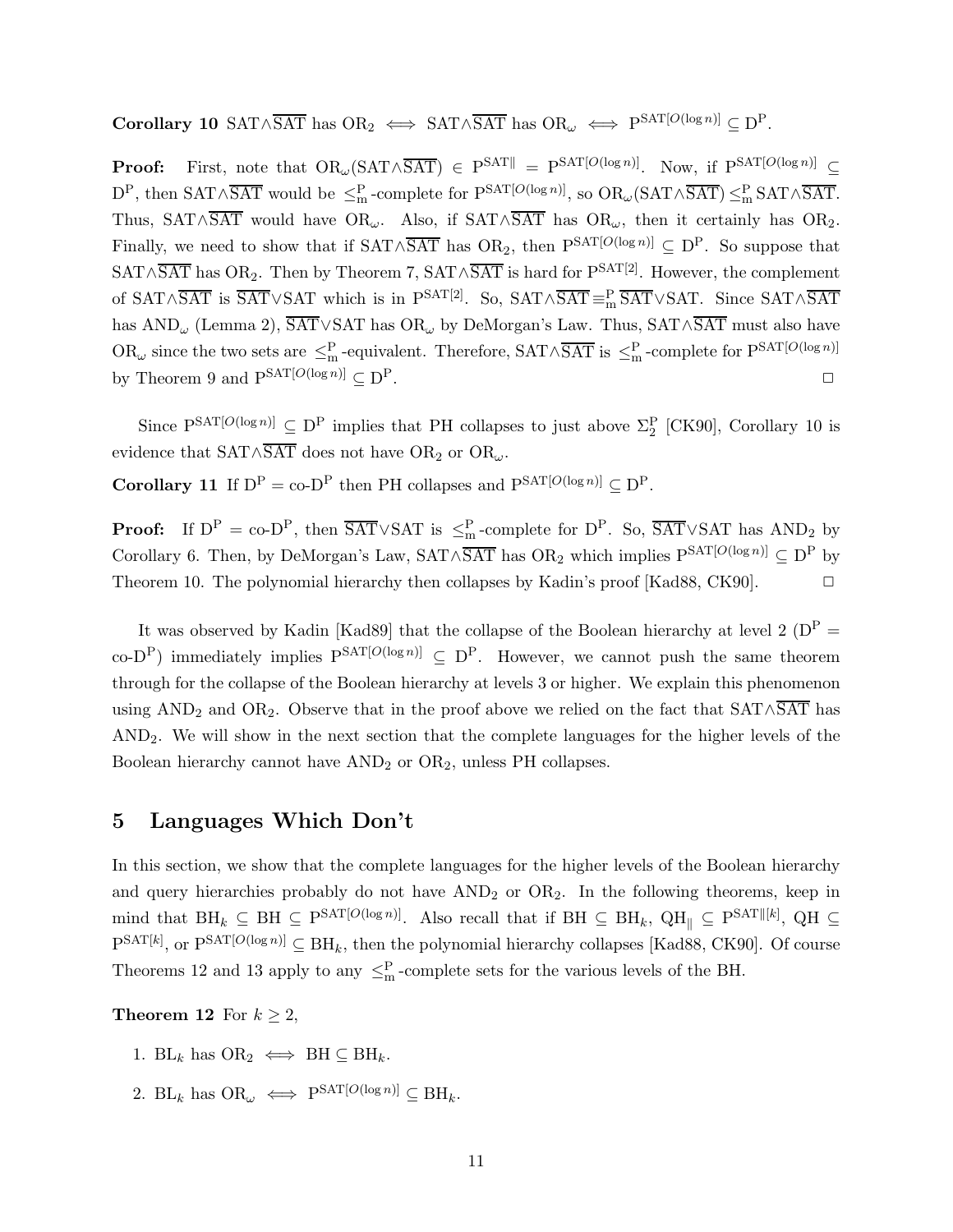## Proof:

1. ( $\Rightarrow$ ) For  $k \geq 2$ , BL<sub>k</sub> is D<sup>P</sup> hard. By Theorem 7, If BL<sub>k</sub> has OR<sub>2</sub>, then it is hard for P<sup>SAT[k]</sup>. However, co-BL<sub>k</sub>  $\in$  P<sup>SAT[k]</sup>, so co-BL<sub>k</sub>  $\leq$ <sup>P</sup><sub>m</sub> BL<sub>k</sub>. Thus, BH<sub>k</sub> is closed under complementation and  $\text{BH} \subset \text{BH}_k$ .

(←) If BH  $\subseteq$  BH<sub>k</sub> then P<sup>SAT||[2k]</sup>  $\subseteq$  BH<sub>k</sub>, since P<sup>SAT||[2k]</sup>  $\subseteq$  BH<sub>2k+1</sub>. Clearly, OR<sub>2</sub>(BL<sub>k</sub>)  $\in$  $P^{SAT||[2k]}$ , so  $BL_k$  has  $OR_2$ .

2. ( $\Rightarrow$ ) As above, BL<sub>k</sub> is D<sup>P</sup> hard. By Theorem 9, if BL<sub>k</sub> has OR<sub>ω</sub>, then BL<sub>k</sub> is  $\leq^P_m$ -complete for PSAT[ $O(\log n)$ ]. So, PSAT[ $O(\log n)$ ]  $\subseteq$  BH<sub>k</sub>.

 $(\Leftarrow)$   $OR_{\omega}(BL_k) \in P^{SAT}$  =  $P^{SAT[O(\log n)]}$ . So, if  $P^{SAT[O(\log n)]} \subseteq BH_k$  then  $BL_k$  has  $OR_{\omega}$ .  $\Box$ 

### **Theorem 13** For  $k \geq 3$ ,

- 1. BL<sub>k</sub> has  $AND_2 \iff BH \subseteq BH_k$ .
- 2. BL<sub>k</sub> has  $AND_{\omega} \iff P^{SAT[O(\log n)]} \subseteq BH_k$ .

**Proof:** DeMorgan's Law implies that  $\text{co-BL}_k$  has  $\text{OR}_2$  or  $\text{OR}_\omega$ . Then, the proof proceeds as above, because for  $k \geq 3$ , co-BL<sub>k</sub> is D<sup>P</sup> hard.

If the polynomial hierarchy does not collapse, then the preceding theorems tell us that as we go up the Boolean hierarchy, the complete languages lose the Boolean connective functions. At the first level,  $BL_1 = SAT$ , so  $BL_1$  has both  $AND_\omega$  and  $OR_\omega$ . At the second level,  $BL_2$  is  $D^P$ complete, so  $BL_2$  has  $AND_\omega$  but does not have  $OR_2$ . From the third level up,  $BL_k$  has neither  $AND<sub>2</sub>$  nor  $OR<sub>2</sub>$ . In conclusion, we see that when we walk up the Boolean hierarchy from level one, the complete languages lose pieces of "robustness".

The  $\leq^P_m$ -complete languages for the different levels of query hierarchy and the parallel query hierarchy (over SAT) also do not have  $AND_2$  or  $OR_2$  unless the PH collapses.

**Theorem 14** For any k, if C is  $\leq^{\mathbf{P}}_{\mathbf{m}}$ -complete for  $\mathbf{P}^{\text{SAT}}[[k])$ , then

C has  $AND_2$  or  $OR_2 \Longrightarrow BH \subseteq P^{SAT||[k]}$ .

**Proof:** First, note that since  $P^{SAT||[k]}$  is closed under complementation,  $\overline{C} \equiv_{\text{m}}^P C$ . Therefore C has  $AND_2$  if and only if C has  $OR_2$ . We will show that if C has either Boolean function, then  $\text{BH}_{k+1} \subseteq \text{P}^{\text{SAT}}[[k]]$  which implies the collapse of the BH (and the PH).

Recall that if k is odd, then the  $\leq^{\mathcal{P}}_{m}$ -complete language for  $\text{BH}_{k+1}$  is

$$
BL_{k+1} = \{ \langle x_1, \ldots, x_{k+1} \rangle \mid \langle x_1, \ldots, x_k \rangle \in BL_k \text{ and } x_{k+1} \in \overline{SAT} \}.
$$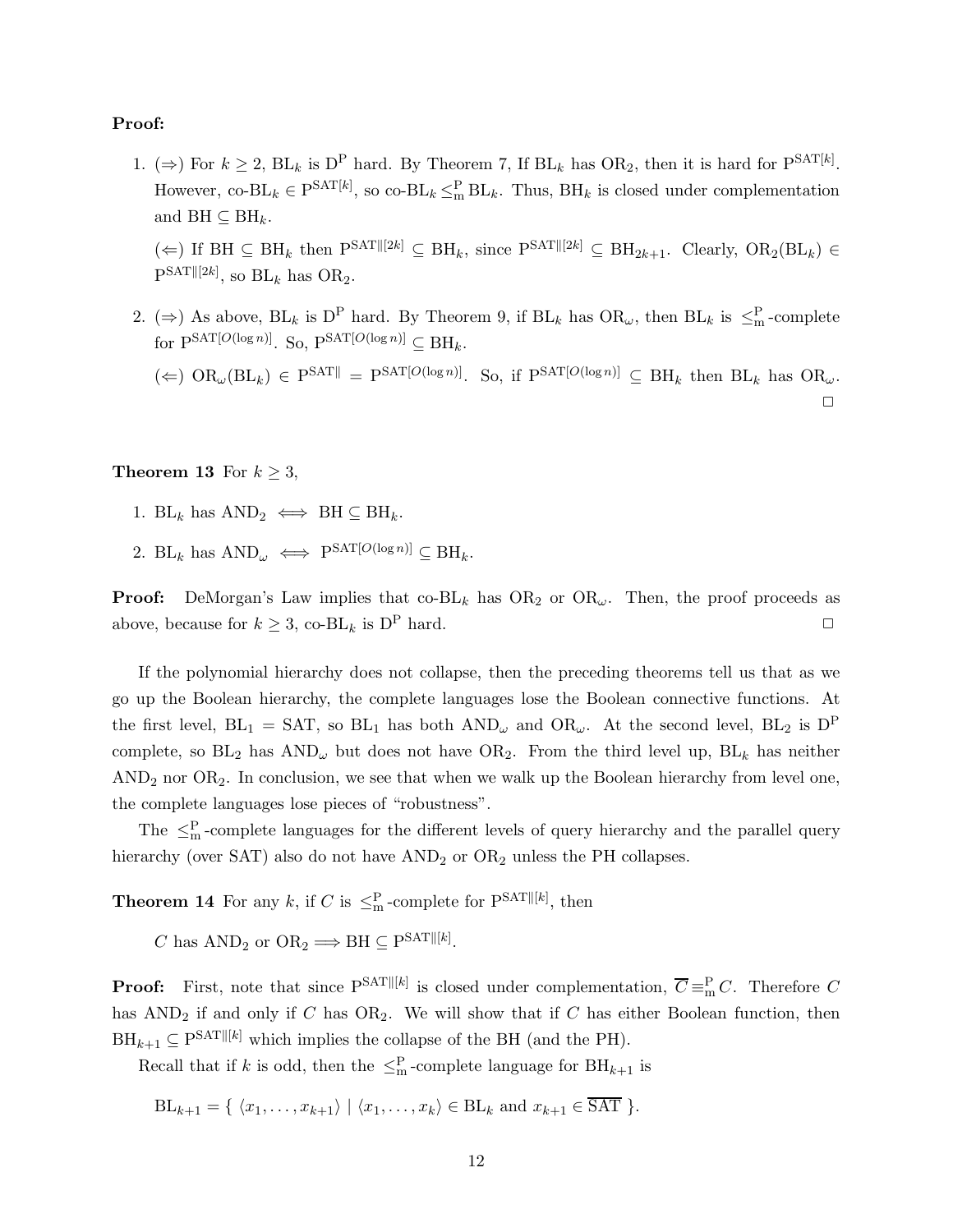If C has  $AND_2$ , then  $BL_{k+1} \leq^P_{m} C$  since  $BL_k \leq^P_{m} C$  and  $\overline{SAT} \leq^P_{m} C$ . But this implies  $BH_{k+1} \subseteq$  $\mathbb{P}^{\text{SAT} \| [k]}$ .

If k is even, then the  $\leq^P_m$ -complete language for  $BH_{k+1}$  is

$$
BL_{k+1} = \{ \langle x_1, \ldots, x_{k+1} \rangle \mid \langle x_1, \ldots, x_k \rangle \in BL_k \text{ or } x_{k+1} \in SAT \}.
$$

If C has OR<sub>2</sub>, then  $BL_{k+1} \leq m^P C$  since  $BL_k \leq m^P C$  and  $SAT \leq m^P C$ . Again this implies  $BH_{k+1} \subseteq$  $\mathrm{P}^{\mathrm{SAT} \parallel [k]}$ . ✷

In related research, we have shown that USAT, the set of Boolean formulas that have exactly one satisfying assignment, does not have  $OR_{\omega}$  unless the PH collapses [CKR91].

# 6  $AND_2$  and  $OR_2$  and Hierarchies

Considerable research has focused on understanding the structure of the Boolean hierarchy and the query hierarchies [WW85, Bei91, CGH+88, KSW87]. The basic structural properties of these hierarchies are as follows:

1. Normal forms for BH: there are many different but equivalent ways to define the levels of the BH. For example,  $BH_{2k}$  can be defined as any of the following [CH85, CGH<sup>+</sup>88]:

(a) 
$$
\{ (\cdots(((L_1 \cap \overline{L_2}) \cup L_3) \cap \overline{L_4}) \cdots) \cap \overline{L_{2k}} \mid L_i \in \text{NP } \}.
$$
  
\n(b)  $\{ (\cdots(((L_1 \cap \overline{L_2}) \cup L_3) \cap \overline{L_4}) \cdots) \cap \overline{L_{2k}} \mid L_i \in \text{NP}, L_1 \supseteq L_2 \supseteq L_3 \supseteq \cdots \supseteq L_{2k} \}.$   
\n(c)  $\{ L_1 - (L_2 - (L_3 - \cdots - (L_{2k-1} - L_{2k}) \cdots)) \mid L_i \in \text{NP } \}.$   
\n(d)  $\{ L_1 - (L_2 - (L_3 - \cdots - (L_{2k-1} - L_{2k}) \cdots)) \mid L_i \in \text{NP}, L_1 \supseteq L_2 \supseteq L_3 \supseteq \cdots \supseteq L_{2k} \}.$   
\n(e)  $\{ (L_1 \cap \overline{L_2}) \cup (L_3 \cap \overline{L_4}) \cup \cdots \cup (L_{2k-1} \cap \overline{L_{2k}}) \mid L_i \in \text{NP } \}.$   
\n(f)  $\{ (L_1 \cap \overline{L_2}) \cup (L_3 \cap \overline{L_4}) \cup \cdots \cup (L_{2k-1} \cap \overline{L_{2k}}) \mid L_i \in \text{NP}, L_1 \supseteq L_2 \supseteq L_3 \supseteq \cdots \supseteq L_{2k} \}.$ 

- 2. Complete languages:
	- (a) BL<sub>k</sub> is  $\leq^P_m$ -complete for BH<sub>k</sub>.
	- (b)  $\text{ODD}_k(\text{SAT})$  is  $\leq^P_m$ -complete for BH<sub>k</sub> [Bei91, WW85]. (ODD<sub>k</sub>(SAT) is defined below.)
	- (c)  $\text{EVEN}_k(\text{SAT}) \oplus \text{ODD}_k(\text{SAT})$  is  $\leq^P_m$ -complete for  $P^{\text{SAT}}[k]}$  [Bei91, WW85].
- 3. Basic containments and intertwining [Bei91, KSW87]:

 $\text{BH}_k \cup \text{co-BH}_k \subseteq \text{P}^{\text{SAT}[[k]} \subseteq \text{BH}_{k+1} \cap \text{co-BH}_{k+1}.$ 

4. Intertwining of the query hierarchies [Bei91]:

 $P^{SAT[k]} = P^{SAT||[2^k-1]}.$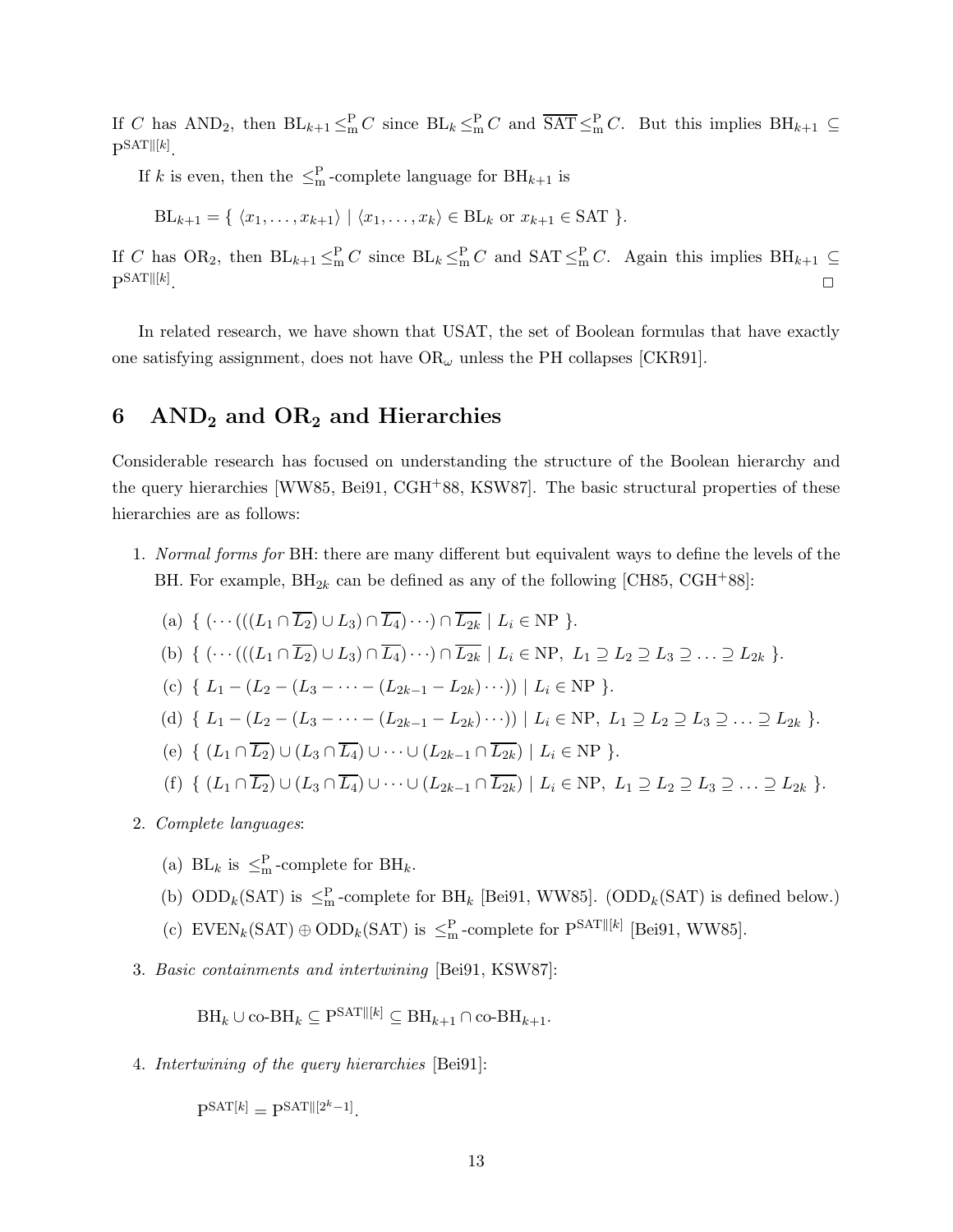### 5. Upward collapse:

$$
BH_k = \text{co-BH}_k \implies BH \subseteq BH_k
$$
  
\n
$$
P^{SAT||[k]} = P^{SAT||[k+1]} \implies QH_{||} \subseteq P^{SAT||[k]}
$$
  
\n
$$
P^{SAT[k]} = P^{SAT[k+1]} \implies QH \subseteq P^{SAT[k]}.
$$

Definition For any set A, we define the following languages:

$$
\text{EVEN}_k(A) = \{ \langle x_1, \dots, x_k \rangle \mid ||\{ x_1, \dots, x_k \} \cap A|| \text{ is even } \},
$$
  
\n
$$
\text{ODD}_k(A) = \{ \langle x_1, \dots, x_k \rangle \mid ||\{ x_1, \dots, x_k \} \cap A|| \text{ is odd } \},
$$
  
\n
$$
\text{EVEN}_k(A) \oplus \text{ODD}_k(A) = \{ \langle 0, x_1, \dots, x_k \rangle \mid \langle x_1, \dots, x_k \rangle \in \text{EVEN}_k(A) \}
$$
  
\n
$$
\cup \{ \langle 1, x_1, \dots, x_k \rangle \mid \langle x_1, \dots, x_k \rangle \in \text{ODD}_k(A) \}.
$$

In this section, we show that all the above properties of SAT follow simply from the fact that SAT (or any NP complete set) has  $AND_2$  and  $OR_2$  (Lemma 2). That is, they do not depend on the fact that SAT is NP complete or even in NP at all. This observation follows from the fact that given any set  $A$  that has  $AND<sub>2</sub>$  and  $OR<sub>2</sub>$ , the Boolean and query hierarchies based on  $A$  have all the above properties. The results of this section have been proven independently by Bertoni, Bruschi, Joseph, Sitharam, and Young [BBJ+89].

The QH and QH<sub>||</sub> over A were defined in section 2. We define the Boolean hierarchy over A as the difference hierarchy over m-1(A), set of all languages  $\leq^P_m$ -reducible to A.

## Definition

$$
BH_1(A) = m-1(A),
$$
  
\n
$$
BH_{2k}(A) = \{ L_1 \cap \overline{L_2} \mid L_1 \in BH_{2k-1}(A) \text{ and } L_2 \in m-1(A) \},
$$
  
\n
$$
BH_{2k+1}(A) = \{ L_1 \cup L_2 \mid L_1 \in BH_{2k}(A) \text{ and } L_2 \in m-1(A) \},
$$
  
\n
$$
co-BH_k(A) = \{ L \mid \overline{L} \in BH_k(A) \},
$$
  
\n
$$
BH(A) = \bigcup_{k=1}^{\infty} BH_k(A).
$$

First, note that if  $A = \text{SAT}$ , then  $\text{BH}_k(A) = \text{BH}_k$ . Also, we will leave it to the reader to show that if A has  $AND_2$  and  $OR_2$ , then the various normal forms defined in [CGH+88] hold for the different levels of BH(A) (see [CH85]). For example, a language L is in  $BH_k(A)$  iff there exist languages  $L_1, \ldots, L_k \in \text{m-1}(A)$  such that

$$
L = D(L_1, ..., L_k) \stackrel{\text{def}}{=} L_1 - (L_2 - (L_3 - (... - L_k))).
$$

**Theorem 15** If A has  $AND_2$  and  $OR_2$ , then  $ODD_k(A)$  is  $\leq^P_m$ -complete for  $BH_k(A)$ .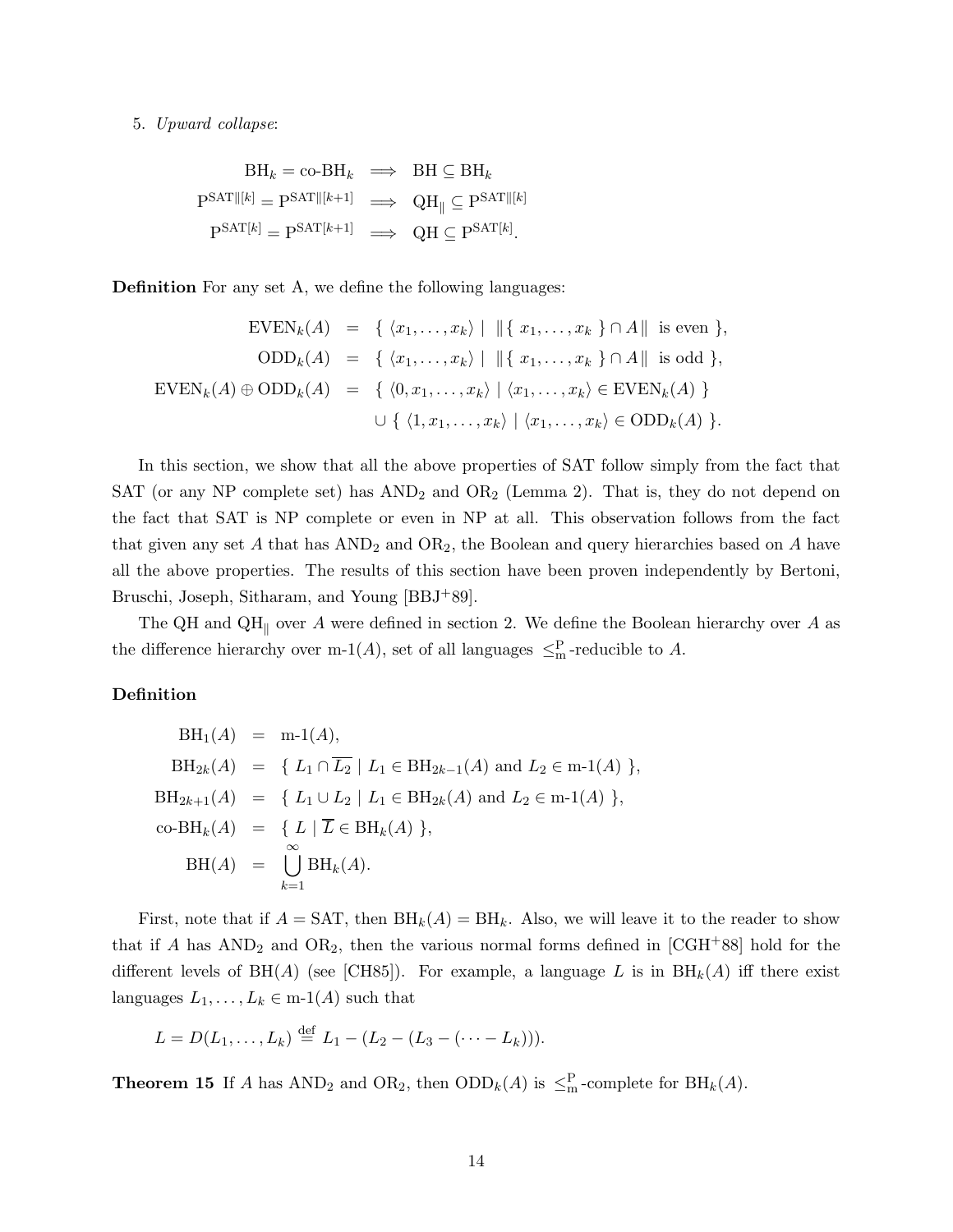**Proof:** First, we show that  $ODD_k(A)$  is  $\leq^P_m$ -hard for  $BH_k(A)$ . If  $L \in BH_k(A)$ , then  $L =$  $D(L_1,\ldots,L_k)$  for  $L_1,\ldots,L_k \in \mathbf{m}\text{-}1(A)$ . Define  $L_i' \triangleq \bigcap_{j\leq i} L_j$ . Then each  $L'_i \in \mathbf{m}\text{-}1(A)$ , since m-1(A) is closed under intersection, and  $L'_1 \supseteq L'_2 \supseteq \cdots \supseteq L'_k$ . One can prove by induction that  $D(L_1, \ldots, L_k) = D(L'_1, \ldots, L'_k)$ . Then clearly,  $x \in L$  iff the number of sets  $L'_1, \ldots, L'_k$  that contain x is odd. Since each  $L'_i$  is in m-1(A), given a string x, we can reduce x to  $\langle q_1, \ldots, q_k \rangle$  such that  $x \in L'_i \iff q_i \in A$ . Then  $x \in L \iff \langle q_1, \ldots, q_k \rangle \in ODD_k(A)$ . Therefore  $ODD_k(A)$  is  $\leq^P_m$ -hard for  $\mathrm{BH}_k(A)$ .

To see that  $\text{ODD}_k(A) \in \text{BH}_k(A)$ , for each  $i \leq k$ , consider the set

$$
L_i \stackrel{\text{def}}{=} \{ \langle x_1, \ldots, x_k \rangle \mid ||\{ x_1, \ldots, x_k \} \cap A|| \geq i \}.
$$

 $L_i \in \text{m-1}(A)$  since given  $\langle x_1, \ldots, x_k \rangle$ , we can generate all  $s = \binom{k}{i}$  $i$ ) subsets of *i* strings and use the reduction from  $OR_s(AND_i(A))$  to A to generate a string that is in A iff all i strings in one of the subsets are in A. Then  $\text{ODD}_k(A) = D(L_1, \ldots, L_k)$ , implying  $\text{ODD}_k(A) \in \text{BH}_k(A)$ .

The most difficult proof in this section is the argument that  $\text{EVEN}_k(A) \oplus \text{ODD}_k(A)$  is  $\leq^P_m$ complete for  $P^{A \parallel [k]}$ . We prove this by showing that the mind-change technique [Bei91, WW85] works provided  $A$  has  $AND<sub>2</sub>$  and  $OR<sub>2</sub>$ .

**Theorem 16** If A has  $AND_2$  and  $OR_2$ , then  $EVEN_k(A) \oplus ODD_k(A)$  is  $\leq^P_m$ -complete for  $P^{A \parallel [k]}$ .

**Proof:** Both  $\text{EVEN}_k(A)$  and  $\text{ODD}_k(A)$  are obviously in  $P^{A \parallel [k]}$ , so we need to show that every set in  $P^{A \parallel [k]}$  can be reduced to  $\text{EVEN}_k(A) \oplus \text{ODD}_k(A)$ .

Let L be a language in  $P^{A \parallel [k]}$  computed by a polynomial time oracle Turing machine M which asks at most k parallel queries. With each  $M^{A}(x)$  computation, we associate truth tables that have the following syntax:

| $q_1$        | q2           | $q_k$ | result |
|--------------|--------------|-------|--------|
| $\mathbf{0}$ | $\mathbf{0}$ | 0     | accept |
| $\mathbf{0}$ | O            | 1     | reject |
|              |              |       |        |
|              |              |       | reject |

The idea is that  $q_1, \ldots, q_k$  are the queries that  $M^A(x)$  makes. Each row of the truth table records whether the computation accepts or rejects assuming that the answer to the queries are as listed in the row. (A "1" in column  $q_i$  means we are assuming that  $q_i \in A$  and a "0",  $q_i \notin A$ ). The full truth table has  $2^k$  lines, but consider truth tables with fewer lines. In particular, we call a truth table for  $M^{A}(x)$  valid if

- 1. The strings  $q_1, \ldots, q_k$  are the queries made by  $M^A(x)$ .
- 2. The first row of the truth table is all 0's.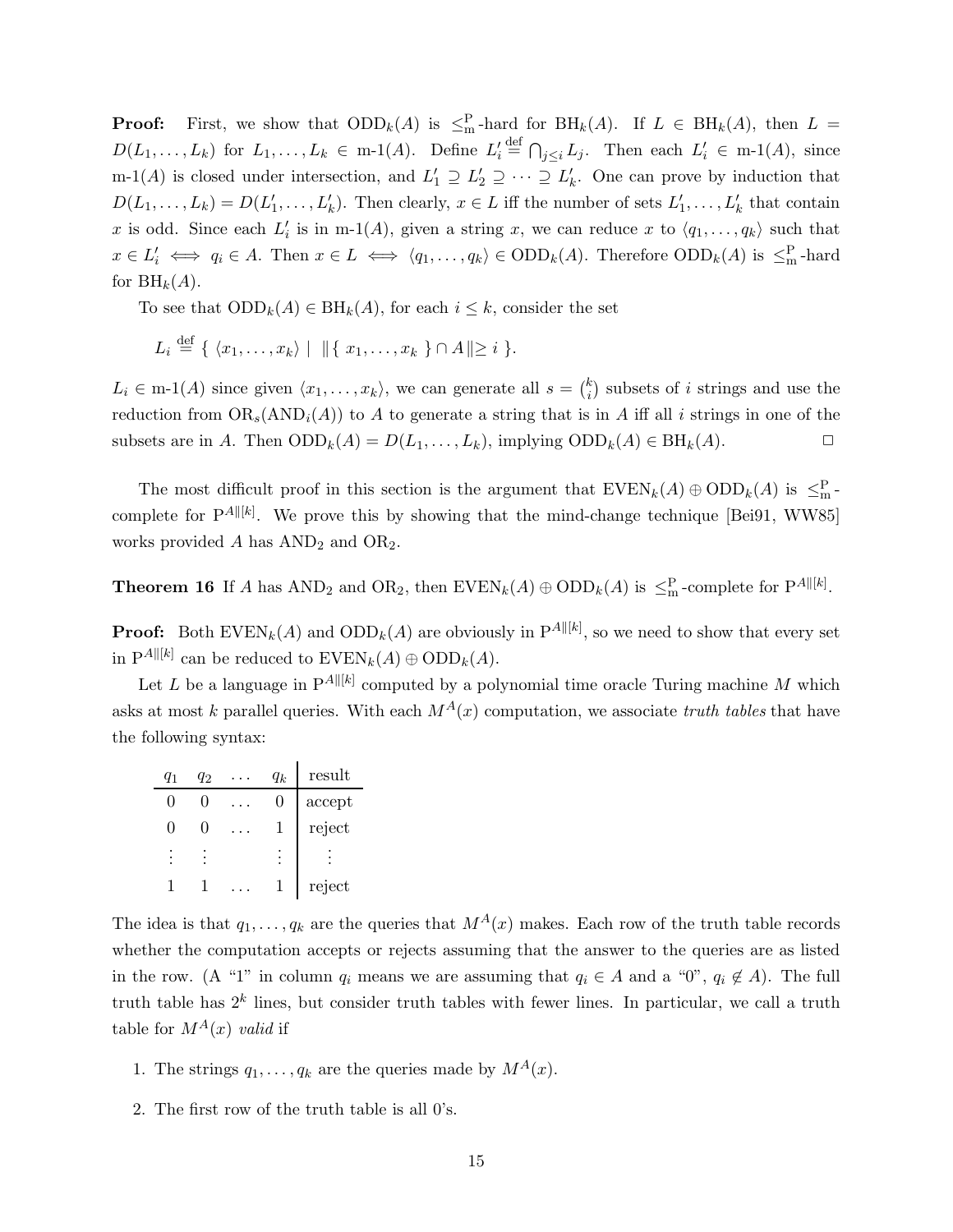- 3. If a "1" appears in column  $q_i$  of row j, then for all rows below row j a "1" appears in column  $q_i$ . (Think of each row as the set of  $q_i$ 's assumed to be in A, represented as a bit vector. This condition implies that the rows are monotonic under the set containment relation.)
- 4. If a "1" appears in column  $q_i$  of any row, then  $q_i$  is in fact an element of A.

N.B. valid truth tables have between 1 and  $k + 1$  rows, so the full truth table is not a valid truth table. The following is an example of a valid truth table.

|   | $q_2$ | q3           | $q_4$          | $q_5$            | q6               | $q_7$            | result                  |
|---|-------|--------------|----------------|------------------|------------------|------------------|-------------------------|
| 0 |       |              | $\overline{0}$ | $\boldsymbol{0}$ | $\boldsymbol{0}$ |                  | $\operatorname{reject}$ |
| 0 |       | $\mathbf{1}$ | $\overline{0}$ | $\overline{0}$   | $\overline{0}$   |                  | accept                  |
| 0 |       |              | $\overline{0}$ | $\mathbf{1}$     | $\overline{0}$   |                  | accept                  |
| 0 |       |              | $\overline{0}$ | $\mathbf{1}$     |                  | $\overline{0}$   | reject                  |
| 0 |       |              | $\overline{0}$ | $\mathbf{1}$     |                  | $\overline{0}$   | accept                  |
|   |       |              | $\overline{0}$ | $\mathbf{1}$     |                  | $\boldsymbol{0}$ | reject                  |

For each valid truth table T, we associate a number  $m_T$ —the mind changes of T—which is the number of times the result column changes from accept to reject or from reject to accept. In the example above,  $m_T$  is 4. Since valid truth tables have between 1 and  $k + 1$  rows,  $0 \leq m_T \leq k$ .

Now we define the set of valid truth tables labelled with the number of mind changes.

 $\mathcal{T} = \{ \langle T, x, s \rangle \mid T \text{ is a valid truth table for } M^A(x) \text{ and } m_T = s \}.$ 

Claim:  $\mathcal{T} \leq^P_m A$ . On input  $\langle T, x, s \rangle$ , a polynomial time machine can simulate  $M^A(x)$  to determine which strings,  $q_1, \ldots, q_k$ , will be queried. Then, the machine can easily check the syntax of T to see if it meets conditions 2 and 3 in the definition of a valid truth table and to see if the number of mind changes is indeed equal to s. If any of these conditions is not met,  $\langle T, x, s \rangle$  is reduced to a known string in A. Otherwise, let  $q_{i_1}, q_{i_2}, \ldots, q_{i_t}$  be the queries which have a 1 in the last row of T. Then, T is a valid truth table if and only if each  $q_{i_j} \in A$ . That is,

 $\langle T, x, s \rangle \in \mathcal{T} \iff \langle q_{i_1}, \dots, q_{i_t} \rangle \in \text{AND}_t(A)$ 

Since  $t \leq k$ , we can use  $AND_k(A)$  instead of  $AND_t(A)$  (by adding the appropriate number of trivial strings known to be in A). Also, since k is a constant,  $AND_k(A) \leq_m^P AND_2(A)$ . Finally, since A has  $AND_2$ , we know that  $AND_2(A) \leq^P_m A$ . Thus,

$$
\mathcal{T} \leq^{\mathcal{P}}_{\mathcal{m}} \mathcal{A} \mathcal{N} \mathcal{D}_{k}(A) \leq^{\mathcal{P}}_{\mathcal{m}} \mathcal{A} \mathcal{N} \mathcal{D}_{2}(A) \leq^{\mathcal{P}}_{\mathcal{m}} A
$$

and there is a  $\leq^P_m$ -reduction from T to A.

Now define

$$
\mathcal{ET}_r = \{ x \mid \exists T, s \text{ such that } s \geq r \text{ and } \langle T, x, s \rangle \in T \}.
$$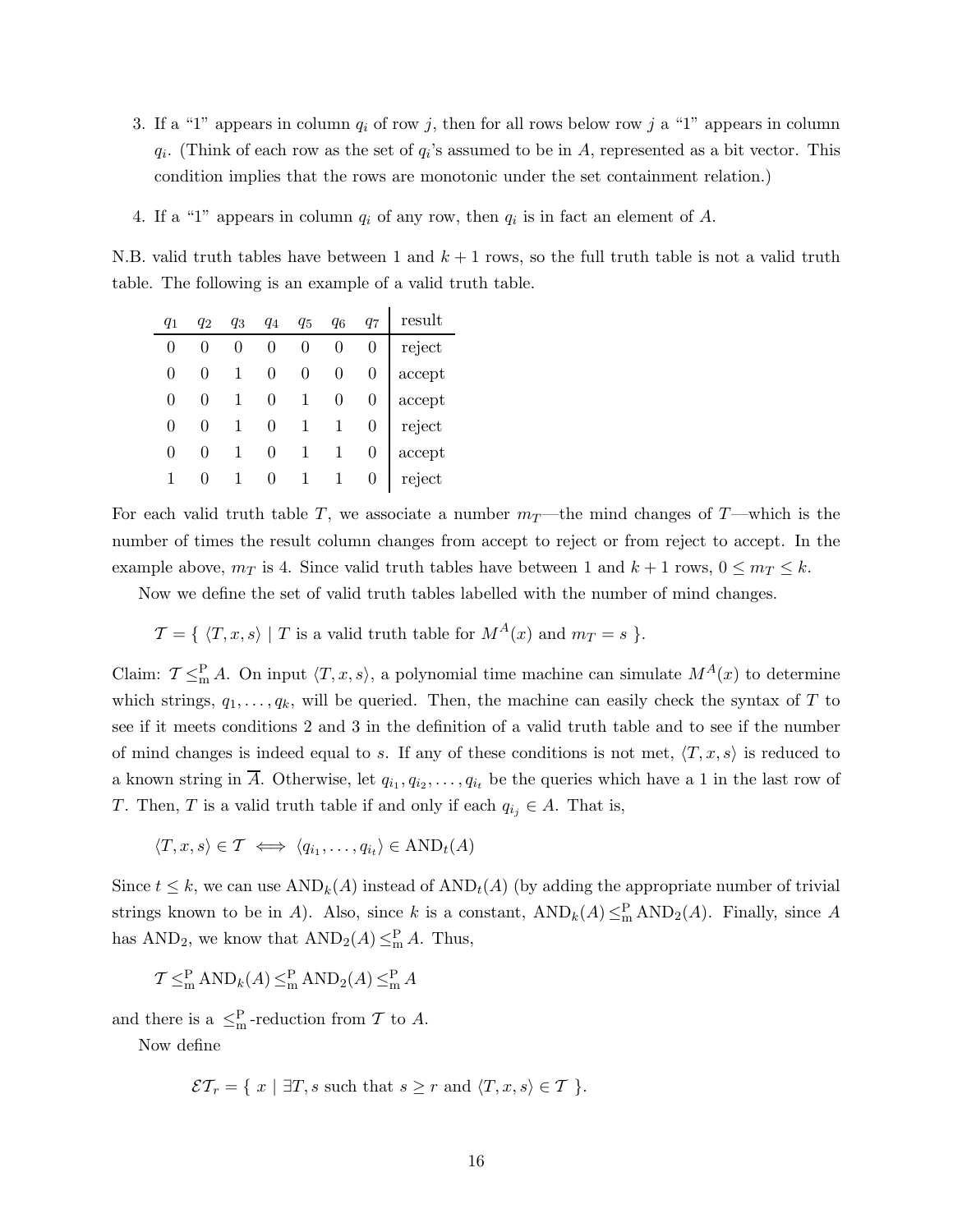Claim:  $\mathcal{ET}_r \leq^P_m A$ . Since k is constant, for fixed queries  $q_1, \ldots, q_k$ , there is only a constant number of truth tables with k columns. So simply generate all the tuples  $\langle T, x, s \rangle$  such that T is a truth table with k columns and  $r \leq s \leq k$ . Let,  $\langle T_1, x, s_1 \rangle, \ldots, \langle T_\alpha, x, s_\alpha \rangle$  be the list of such tuples. Since  $x \in \mathcal{ET}_r$  if and only if  $\exists i, 1 \leq i \leq \alpha, \ \langle T_i, x, s_i \rangle \in \mathcal{T}$ ,

$$
x \in \mathcal{ET}_r \iff \langle \langle T_1, x, s_1 \rangle, \dots, \langle T_\alpha, x, s_\alpha \rangle \rangle \in \mathrm{OR}_\alpha(\mathcal{T}).
$$

Note that since k is a constant,  $\alpha$  is bounded by a constant  $\beta = k2^{2^k}$ . Thus,  $\mathcal{ET}_r \leq^{\mathbb{P}}_m \text{OR}_{\beta}(\mathcal{T})$ . However,  $\mathcal{T} \leq^P_m A$ , so  $OR_\beta(\mathcal{T}) \leq^P_m OR_\beta(A)$ . Again, since  $\beta$  is a constant and A has  $OR_2$ , we know that  $OR_{\beta}(A) \leq^P_{m} A$ . Thus,

$$
\mathcal{ET}_r \leq^{\mathcal{P}}_{\mathcal{m}} \mathcal{O}(\mathcal{R}_\beta(\mathcal{T}) \leq^{\mathcal{P}}_{\mathcal{m}} \mathcal{O}(\mathcal{R}_\beta(A) \leq^{\mathcal{P}}_{\mathcal{m}} A
$$

and there is a  $\leq^P_m$ -reduction from  $\mathcal{E} \mathcal{T}_r$  to A. Call this  $\leq^P_m$ -reduction  $g_r$ .

Now, we will use  $g_1, \ldots, g_k$  to produce a reduction from L to  $\text{EVEN}_k(A) \oplus \text{ODD}_k(A)$ . This reduction will simply print out a k-tuple  $\langle z_1, \ldots, z_k \rangle$ , where  $z_i = g_i(x)$ , and an extra bit to indicate if the reduction is to  $\text{EVEN}_k(A)$  or  $\text{ODD}_k(A)$ . Each  $z_i$  has the property that  $z_i \in A$  iff  $x \in \mathcal{ET}_i$  iff there exists a valid truth table that makes at least i mind changes. Let  $\gamma$  be the maximum number of mind changes. Then,  $z_1, \ldots, z_{\gamma} \in A$  and  $z_{\gamma+1}, \ldots, z_k \notin A$ . So, the parity of the number of  $z_i$ 's in A is the same as the parity of  $\gamma$ .

Now, we claim that the parity of the maximum number of mind changes is enough to determine if  $M^A$  accepted the string x. First, note that there must exist a valid truth table with the maximum number of mind changes which has, in its last row, the actual oracle replies. (I.e., there is a 1 in column  $q_i$  of the last row if and only if  $q_i \in A$ .) To see this, simply confirm that adding the row of actual oracle replies to the bottom of a valid truth table results in another valid truth table. Thus,  $M^{A}(x)$  accepts iff the result in the last row of this truth table is "accept".

Second, consider this valid truth table that makes  $\gamma$  mind changes. Note that if  $\gamma$  is odd (even) then the result in the last row is the opposite of (same as) the result in the first row. Suppose the result in the first row is "accept", then  $x \in L$  iff  $\gamma$  is even iff  $\langle z_1, \ldots, z_k \rangle \in \text{EVEN}_k(A)$ . Similarly, if the result in the first row is "reject", then  $x \in L$  iff  $\langle z_1, \ldots, z_k \rangle \in ODD_k(A)$ . Let b be a bit that is 0 if the result of the first row is "accept" and 1 if the result is "reject". This bit b can be computed in polynomial time and

$$
x \in L \iff \langle b, z_1, \dots, z_k \rangle \in \text{EVEN}_k(A) \oplus \text{ODD}_k(A).
$$

Therefore,  $\text{EVEN}_k(A) \oplus \text{ODD}_k(A)$  is  $\leq^{\text{P}}_{\text{m}}$ -complete for  $\text{P}^{A \parallel [k]}$ .  $\Box$ 

**Theorem 17** If A has  $AND_2$  and  $OR_2$ , then

 $\text{BH}_k(A) \cup \text{co-BH}_k(A) \subseteq \text{P}^{A \parallel [k]} \subseteq \text{BH}_{k+1}(A) \cap \text{co-BH}_{k+1}(A).$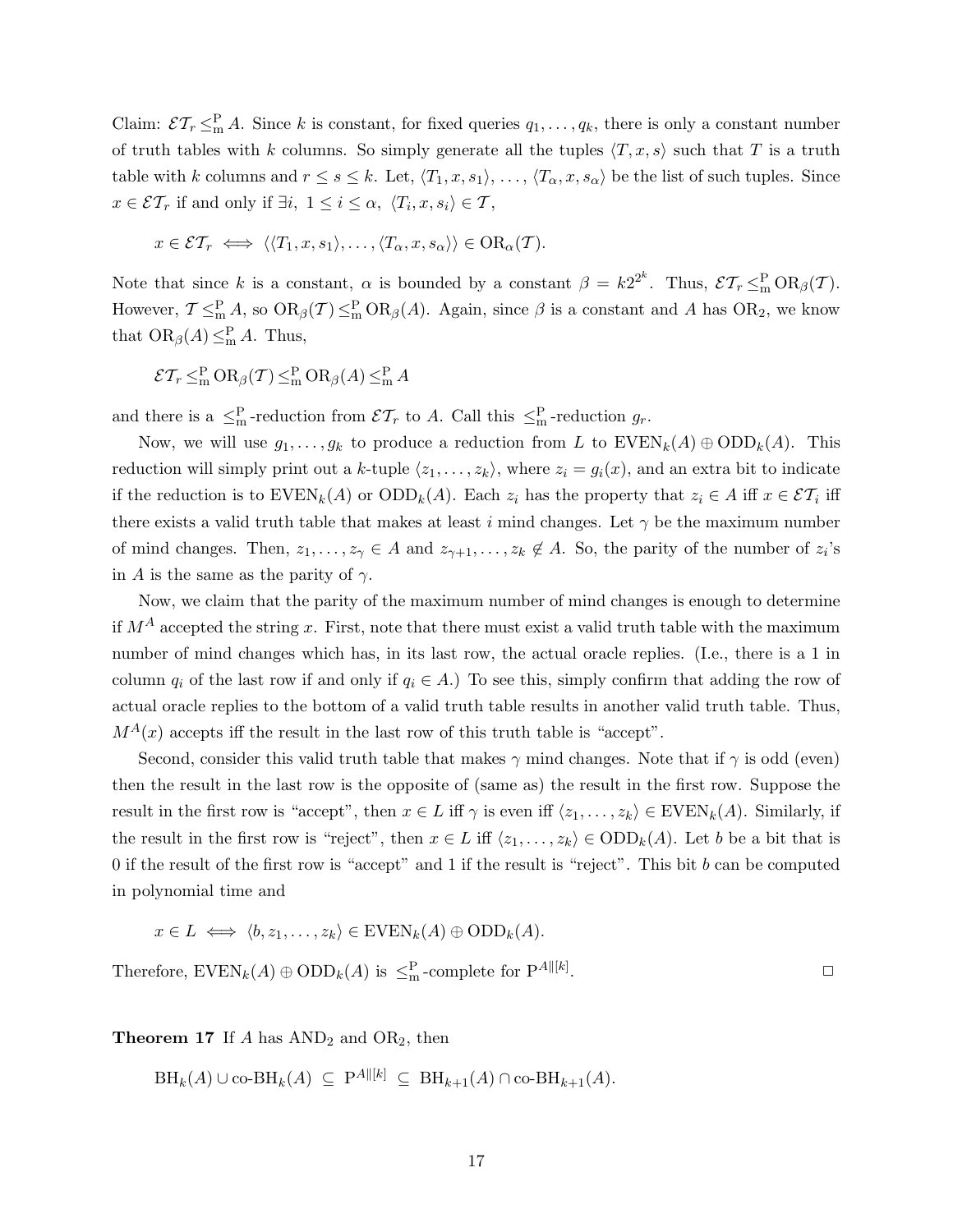Proof: The first containment follows straight from the definitions of the various classes. The second containment holds because

$$
EVEN_k(A) \oplus \text{ODD}_k(A) \leq_m^P \text{ODD}_{k+1}(A) \text{ and } EVEN_k(A) \oplus \text{ODD}_k(A) \leq_m^P EVEN_{k+1}(A).
$$

Then, the completeness results of the previous two theorems imply that  $P^{A\parallel [k]} \subseteq BH_{k+1}(A)$  and  $P^{A\|[k]} \subseteq \text{co-BH}_{k+1}(A)$ . To see how  $\text{EVEN}_k(A) \oplus \text{ODD}_k(A) \leq_m^P \text{ODD}_{k+1}(A)$ , let  $a_0$  and  $a_1$  be two fixed strings such that  $a_0 \in A$  and  $a_1 \notin A$ . Then,

$$
\langle x_1, \ldots, x_k \rangle \in \text{EVEN}_k(A) \iff \langle a_0, x_1, \ldots, x_k \rangle \in \text{ODD}_{k+1}(A).
$$

Also,

$$
\langle x_1, \ldots, x_k \rangle \in ODD_k(A) \iff \langle a_1, x_1, \ldots, x_k \rangle \in ODD_{k+1}(A).
$$

Thus,

$$
\langle b, x_1, \ldots, x_k \rangle \in \text{EVEN}_k(A) \oplus \text{ODD}_k(A) \iff \langle a_b, x_1, \ldots, x_k \rangle \in \text{ODD}_{k+1}(A),
$$

where b is the 0-1 bit according to the definition of  $\text{EVEN}_k(A) \oplus \text{ODD}_k(A)$ . Similarly,

$$
\langle b, x_1, \ldots, x_k \rangle \in \text{EVEN}_k(A) \oplus \text{ODD}_k(A) \iff \langle a_{1-b}, x_1, \ldots, x_k \rangle \in \text{EVEN}_{k+1}(A).
$$

**Theorem 18** If a set A has  $AND_2$  and  $OR_2$ , then  $P^{A[k]} = P^{A[[2^k-1]}.$ 

**Proof:** For any  $A$ ,  $P^{A[k]} \subseteq P^{A \parallel [2^k-1]}$ , so all we need to show is  $P^{A \parallel [2^k-1]} \subseteq P^{A[k]}$ . We will do this by showing that  $\text{ODD}_{2^k-1}(A) \in \text{P}^{A[k]}$  and then Theorem 16 implies that  $\text{P}^{A\parallel [2^k-1]} \subseteq \text{P}^{A[k]}$ .

The main idea of this proof is to use k serial queries to do binary search over  $2^k - 1$  strings to determine how many are elements of  $A$ . To determine if at least  $r$  strings are in  $A$ , generate all  $s = \binom{2^k-1}{r}$  $r^{(-1)}$  subsets of the queries with r elements. Then, use the reduction from  $OR_s(AND_r(A))$  to A to determine if one of the subsets contains only strings in A. If so, at least  $r$  of the query strings are elements of A. Since it takes exactly k steps of binary search to search over  $2^k - 1$  elements,  $P^{A[k]} = P^{A||[2^k-1]}$ . ✷

In [Cha89], Chang erroneously stated that for all A, if  $P^{A \parallel [k]} = P^{A \parallel [k+1]}$ , then the entire query hierarchy based on A collapses to  $P^{A \parallel [k]}$ . This is only known to be true when A has  $AND_2$  and OR<sub>2</sub>.

**Theorem 19** If A has  $AND_2$  and  $OR_2$  and  $P^{A \parallel [k]} = P^{A \parallel [k+1]}$ , then for all  $j > k$ ,  $P^{A \parallel [k]} = P^{A \parallel [j]}$ .

**Proof:** It suffices to show that under these assumptions,  $P^{A \parallel [k+1]} = P^{A \parallel [k+2]}$ . Since A has  $AND_2$ and OR<sub>2</sub>, by Theorem 16,  $\text{EVEN}_{k+1}(A) \oplus \text{ODD}_{k+1}(A)$  is  $\leq^P_{m}$ -complete for  $P^{A \parallel [k+1]}$ . However,  $P^{A\|[k]} = P^{A\|[k+1]}$ , so there is some  $P^{A\|[k]}$  computation for  $EVEN_{k+1}(A) \oplus ODD_{k+1}(A)$ . Thus,

 $\Box$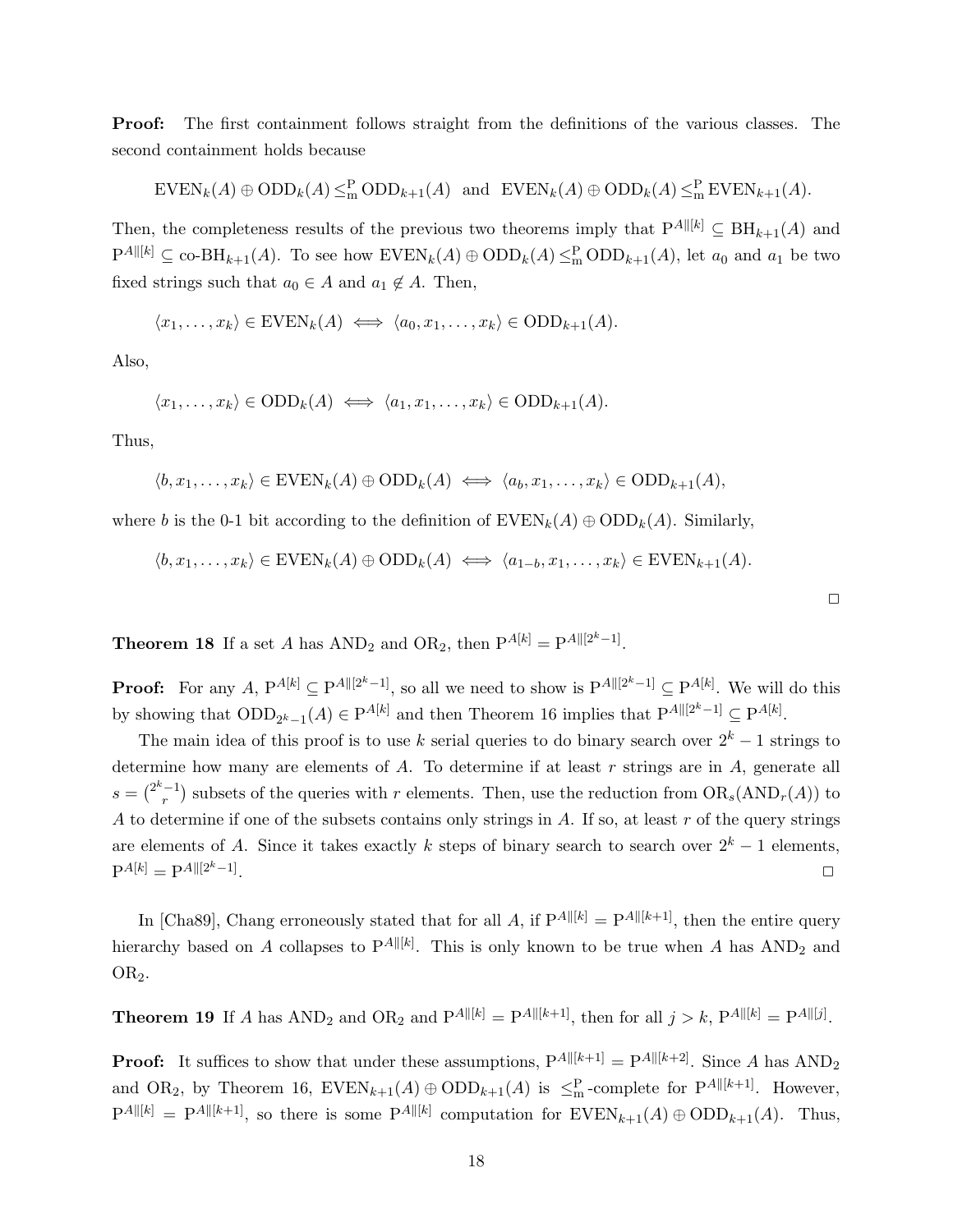a P<sup>A||[k+1]</sup> computation can accept  $\text{EVEN}_{k+2}(A) \oplus \text{ODD}_{k+2}(A)$  using k queries to compute the parity of the first  $k + 1$  strings and the last query to determine if the last string is in A. Since  $\text{EVEN}_{k+2}(A) \oplus \text{ODD}_{k+2}(A)$  is  $\leq^{\text{P}}_{\text{m}}$ -complete for  $P^{A \parallel [k+2]}$ ,  $P^{A \parallel [k+1]} = P^{A \parallel [k+2]}$ .  $\Box$ 

The upward collapse properties of the  $BH(A)$  and  $QH(A)$  follow from Theorem 19.

# 7 Some Examples from Diagonalization

In the preceding sections, we have seen many natural languages which have various combinations of AND<sub>2</sub>, AND<sub>ω</sub>, OR<sub>2</sub> and OR<sub>ω</sub>. In this section, we use diagonalization techniques to show that there exist languages which have any subset of these combining functions so long as they do not violate the implications:

A has  $AND_{\omega} \Longrightarrow A$  has  $AND_{2}$ , and A has  $OR_{\omega} \Longrightarrow A$  has  $OR_{2}$ .

At this point, we direct the reader's attention to some results on relativized Boolean Hierarchies. For any oracle A, let  $NPC(A)$  be the canonical  $\leq^P_m$ -complete language for  $NP^A$ :

 $NPC(A) \stackrel{\text{def}}{=} {\{N_i, x, 1^r\} | N_i^A(x) \text{ accepts in some computation path in } r \text{ steps }\},$ 

where  $N_1, N_2, N_3, \ldots$  is the usual list of nondeterministic polynomial time Turing machines. It is known that for any constant  $k$ , there exist an oracle  $A$  where the Boolean Hierarchy over  $NPC(A)$  has exactly k distinct levels [CGH<sup>+</sup>88]. (That is, BH(NPC(A)) = BH<sub>k</sub>(NPC(A)), but  $BH_{k-1}(NPC(A)) \neq BH_k(NPC(A)).$  There is also an oracle A where the Boolean hierarchy over  $NPC(A)$  has infinitely many levels [CGH<sup>+88]</sup>. In fact, the latter case occurs with probability 1 for random oracles [Cai87]:

Prob<sub>A</sub>[ BH(NPC(A)) is infinite  $] = 1$ .

So, let us fix an oracle  $\mathcal O$  and a language  $I \stackrel{\text{def}}{=} \text{NPC}(\mathcal O)$  such that  $\text{BH}(I)$  has infinitely many distinct levels. Since the proof techniques used in the previous sections work in presence of any oracle (i.e., the results relativize), the complete languages for the levels of  $BH(I)$  provide us with examples of languages which have various subsets of the Boolean combining functions:

- 1.  $BL_2(I)$  has  $AND_2$  and  $AND_\omega$ , but does not have either  $OR_2$  or  $OR_\omega$ .
- 2. co-BL<sub>2</sub>(I) has OR<sub>2</sub> and OR<sub> $\omega$ </sub>, but does not have either AND<sub>2</sub> or AND<sub> $\omega$ </sub>.
- 3. BL<sub>3</sub>(I) does not have AND<sub>2</sub>, AND<sub> $\omega$ </sub>, OR<sub>2</sub> or OR<sub> $\omega$ </sub>.

These examples follow from the relativized versions of the results in the previous sections. For example,  $BL_3(I)$  cannot have  $OR_2$  because if  $BL_3(I)$  had  $OR_2$ , then by Theorem 12,  $BH(I)$  would collapse to  $\text{BH}_3(I)$ . This would contradict our assumption that  $\text{BH}(I)$  is an infinite hierarchy.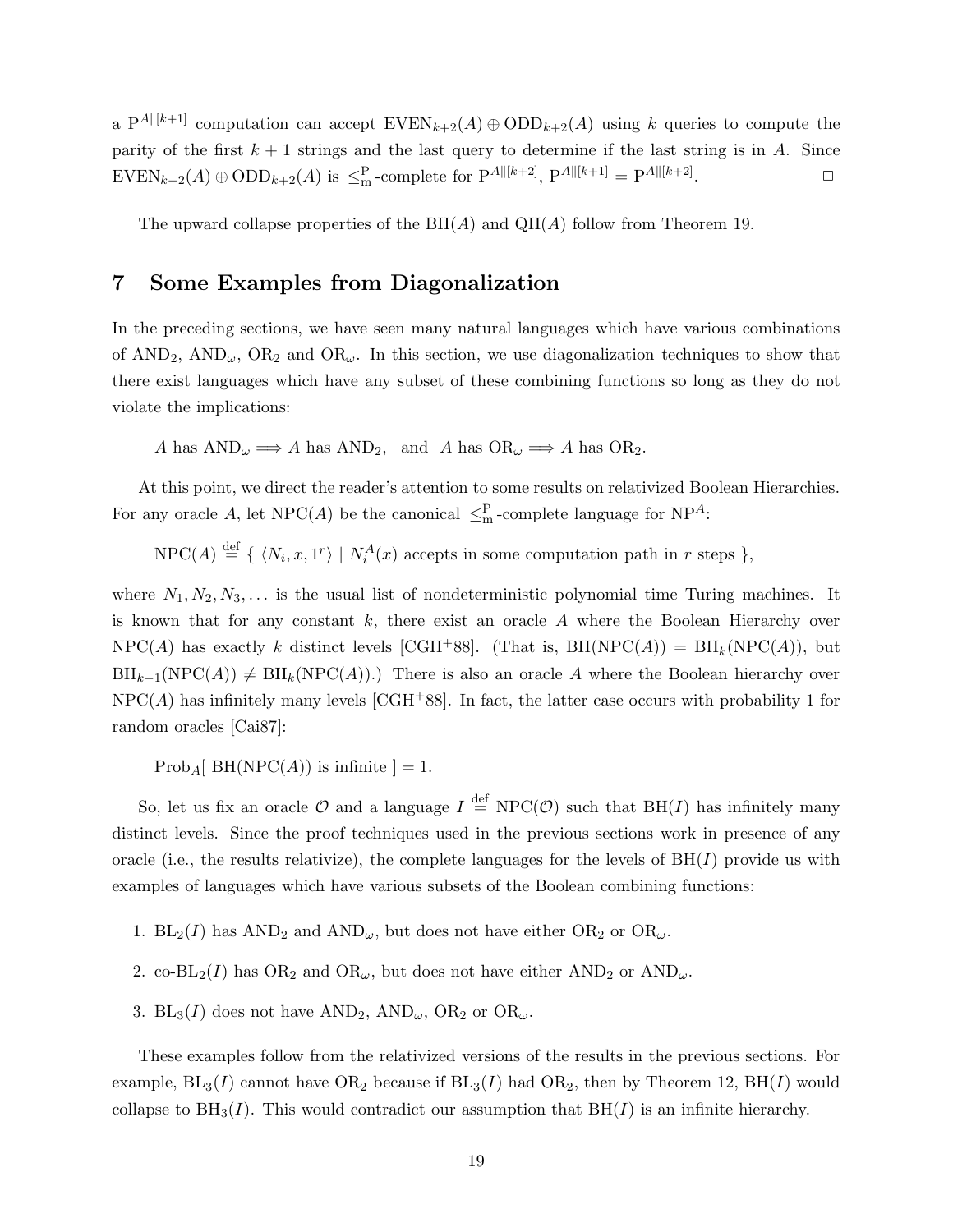The examples above show that there exist languages which have some subset of  $AND_2$ ,  $AND_{\omega}$ ,  $OR<sub>2</sub>$  and  $OR<sub>\omega</sub>$ . However, these examples do not exhaust all the possibilities. In particular, we have not come across an example of a language which has  $AND_2$  but not  $AND_{\omega}$ . In the remainder of the section we show how to construct such examples by diagonalization. Table 1 summarizes these examples.

| AND <sub>2</sub>       | $AND_{\omega}$ | OR <sub>2</sub>        | $OR_{\omega}$ | Example             |
|------------------------|----------------|------------------------|---------------|---------------------|
| no                     | no             | no                     | no            | $BL_3(I)$           |
| no                     | no             | $\mathbf{n}\mathbf{o}$ | yes           | not possible        |
| $\mathbf{n}\mathbf{o}$ | no             | yes                    | no            | Corollary 22        |
| $\mathbf{n}\mathbf{o}$ | no             | yes                    | yes           | $\text{co-BL}_2(I)$ |
| no                     | yes            | no                     | no            | not possible        |
| no                     | yes            | no                     | yes           | not possible        |
| no                     | yes            | yes                    | no            | not possible        |
| no                     | yes            | yes                    | yes           | not possible        |
| yes                    | no             | no                     | no            | Theorem 21          |
| yes                    | no             | no                     | yes           | not possible        |
| yes                    | no             | yes                    | no            | Theorem 20          |
| yes                    | no             | yes                    | yes           | Corollary 24        |
| yes                    | yes            | no                     | no            | $BL_2(I)$           |
| yes                    | yes            | no                     | yes           | not possible        |
| yes                    | yes            | yes                    | no            | Theorem 23          |
| yes                    | yes            | yes                    | yes           | <b>SAT</b>          |

Table 1: Examples of languages having various subsets of the Boolean combining functions.

In the proofs that follow, we will construct languages which will diagonalize against the polynomial time computable functions. So, let  $D_1, D_2, D_3, \ldots$  be a list of all polynomial time Turing machines. We assume that  $D_i$  runs in time  $n^{k_i}$  where the exponent  $k_i$  can be easily determined from the encoding of  $D_i$ . Moreover, we assume that the size of the encoding of  $D_i$ ,  $|D_i|$ , does not grow too quickly. The assumption that  $|D_i| \leq \log i$  suffices. Also, we will assume that  $k_i \leq \log \log i$ . These additional assumptions are sufficient to show that the languages constructed can be recognized in exponential time. However, for the sake of brevity we do not include a running time analysis here.

### Theorem 20

There exists a language A such that A has  $AND_2$  and  $OR_2$ , but does not have  $AND_\omega$  or  $OR_\omega$ .

**Proof:** We construct A over the alphabet  $\Sigma = \{0, 1, (0), \#, \wedge, \vee\}$ . Let S be the set of all the strings in  $\Sigma^*$  which have balanced parentheses. The language A that we construct will be a subset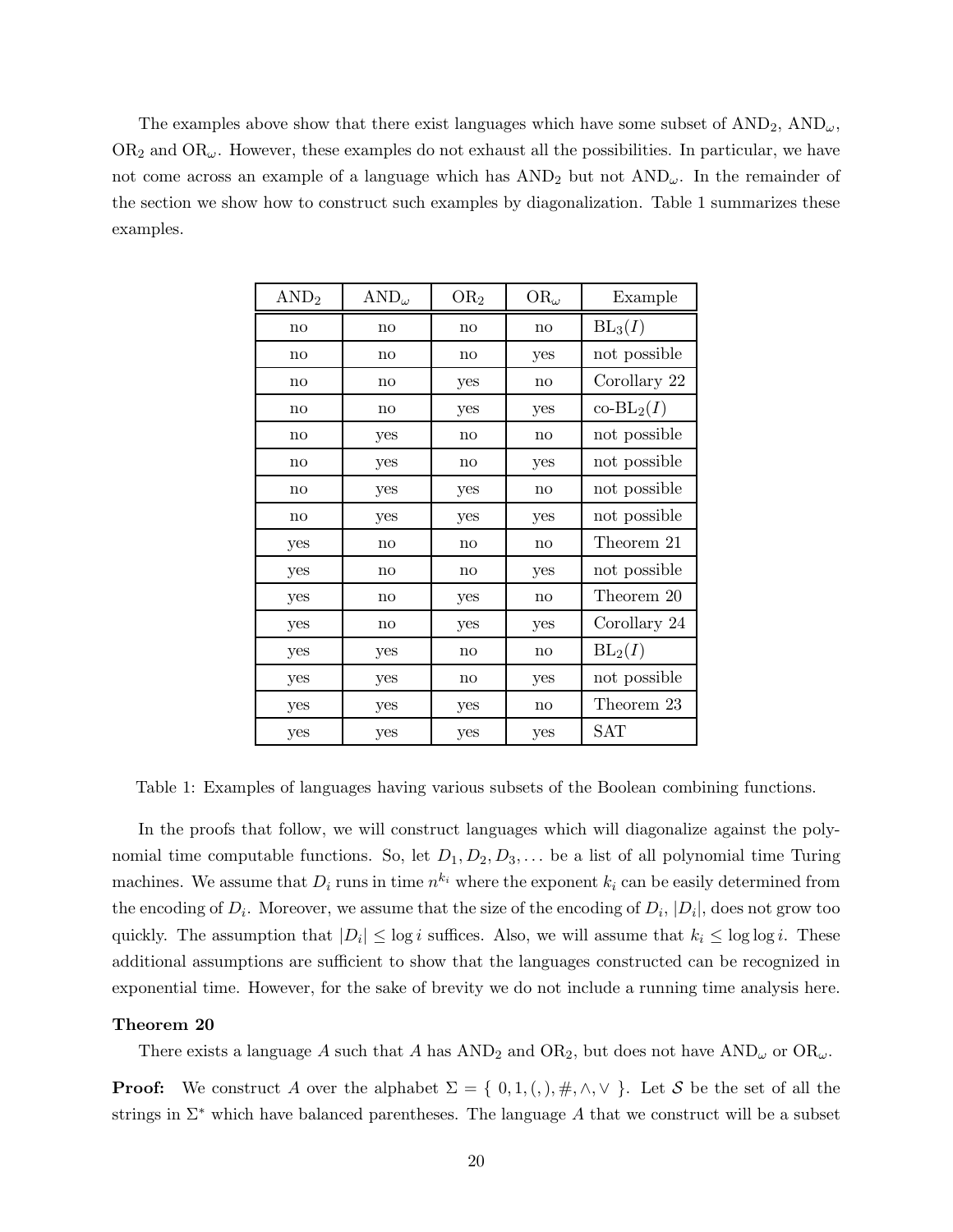of S. Also, for any set X, we use  $X^{\leq m}$  to denote the set of strings in X of length less than or equal to m. For notational convenience let us define two functions  $\alpha_2, \beta_2 : \mathcal{S} \times \mathcal{S} \to \mathcal{S}$  by

$$
\alpha_2(x, y) = (x) \wedge (y) \# |xy|^2
$$
 and  $\beta_2(x, y) = (x) \vee (y) \# |xy|^2$ .

For any  $B \subseteq \mathcal{S}^{\leq m}$  we define CLOSURE(B, m) to be the closure of B with respect to  $\alpha_2$  and  $\beta_2$  up to length m. This closure is simply the smallest set C such that  $B \subseteq C \subseteq \mathcal{S}^{\leq m}$  and the following conditions hold.

- 1.  $x \in C$  and  $y \in C$  and  $|\alpha_2(x, y)| \le m \Longrightarrow \alpha_2(x, y) \in C$ .
- 2.  $\alpha_2(x, y) \in C \Longrightarrow x \in C$  and  $y \in C$ .
- 3.  $(x \in C \text{ or } y \in C)$  and  $|\beta_2(x, y)| \leq m \Longrightarrow \beta_2(x, y) \in C$ .
- 4.  $\beta_2(x, y) \in C \Longrightarrow x \in C$  or  $y \in C$ .

The closure property guarantees that  $CLOSURE(B, m) = CLOSURE(CLOSURE(B, m), m)$ .

In our construction we want to prove that  $A$  has  $AND_2$  and  $OR_2$ . It suffices to show that  $A=\bigcup_{m=0}^{\infty} \text{CLOSURE}(A^{\leq m},m)$ . If this conditions holds, then  $\text{AND}_2(A) \leq_m^{\text{P}}$ -reduces to A via  $\alpha_2$ , and  $OR_2(A) \leq_m^P$ -reduces to A via  $\beta_2$ . Note that we need to use the #'s for non-linear padding in  $\alpha_2$  and  $\beta_2$  because if  $AND_2(A) \leq^P_{m} A$  via a linear time function, then A would have  $AND_{\omega}$  as well.

Now we construct A in stages. During Stage s we construct  $A_s$ , an initial segment of A, so  $A_0 \subseteq A_1 \subseteq A_2 \subseteq \cdots$  and  $A \stackrel{\text{def}}{=} \bigcup_{s=0}^{\infty} A_s$ . During the even stages  $s = 2i$ , we guarantee that the Turing machine  $D_i$  does not reduce  $OR_{\omega}(A)$  to A. During the odd stages  $s = 2i + 1$ , we make sure that  $D_i$  does not reduce  $AND_\omega(A)$  to A. Also, all of the strings that we add in stage s (i.e.,  $A_s - A_{s-1}$ ) will have lengths between  $n_s$  and  $m_s$  inclusively. We start with  $A_0 = \emptyset$  and  $n_0 = m_0 = 0$ .

$$
Stage \; s = 2i:
$$

- 1. Let  $n_s = m_{s-1} + 1$  and  $m_s = n_s^{3k_i}$ .
- 2.  $A_s := \text{CLOSURE}(A_{s-1}, m_s).$
- 3. Choose  $n_s$  new strings  $x_1, \ldots, x_{n_s}$  from  $\{0,1\}^{n_s}$ . Compute  $z = D_i(x_1, \ldots, x_{n_s})$ . Note that  $|z| \leq (n_s^2)^{k_i}$ . If  $z \in A_s$ , then proceed to the next stage.
- 4. Otherwise,  $z \notin A_s$ . Pick an  $x_j$  such that  $z \notin \text{CLOSURE}(A_s \cup \{x_j\}, m_s)$ . (We will show below that such an  $x_j$  always exists.) Then, let  $A_s := \text{CLOSURE}(A_s \cup \{x_j\}, m_s)$  and proceed to the next stage.

Before we show the construction for Stage  $2i + 1$ , we should show why the machine  $D_i$  cannot reduce  $OR_{\omega}(A)$  to A and why  $x_j$  always exists. First, observe that the closure process in Step 2 will only add to  $A_s$  strings that are in the range of  $\alpha_2$  and  $\beta_2$ . Since the strings  $x_1, \ldots, x_{n_s}$  chosen in Step 3 do not contain any parentheses, they are not in the range of  $\alpha_2$  and  $\beta_2$  and will not be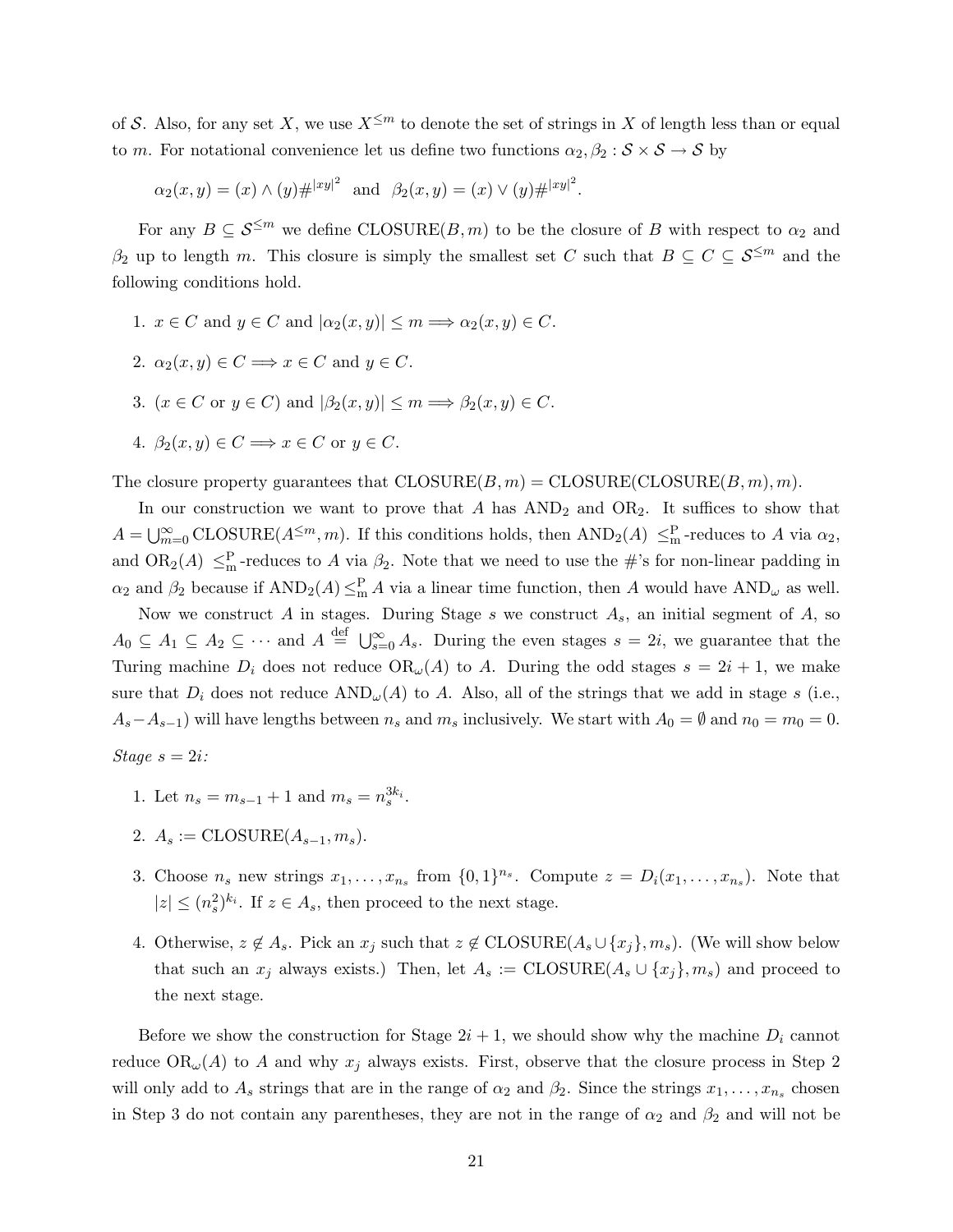placed in A by a closure procedure. Thus, none of  $x_1, \ldots, x_{n_s}$  are in  $A_s$  at Step 3. Now, consider the string  $z = D_i(x_1, \ldots, x_{n_s})$ . If z is already an element of  $A_s$ , then at the end of the construction  $z \in A$ , but  $\langle x_1, \ldots, x_{n_s} \rangle \notin \mathrm{OR}_{\omega}(A)$ . So,  $D_i$  does not reduce  $\mathrm{OR}_{\omega}(A)$  to  $A$ .

On the other hand, if  $z \notin A_s$  and we find an  $x_j$  such that  $z \notin \text{CLOSURE}(A_s \cup \{x_j\}, m_s)$ , then at the end of Stage  $s, \langle x_1, \ldots, x_{n_s} \rangle \in \mathrm{OR}_{\omega}(A_s)$ , but  $z \notin A_s$ . Furthermore, since  $|z| \leq m_s$ , z will not be placed in A during the subsequent stages of the construction. Thus,  $\langle x_1, \ldots, x_{n_s} \rangle \in OR_\omega(A)$ , but  $z \notin A$ . So,  $D_i$  does not reduce  $OR_{\omega}(A)$  to A.

Finally, we need to show that in Step 4 an  $x_j$  such that  $z \notin \text{CLOSURE}(A \cup \{x_j\}, m_s)$  can always be found. To prove this, we define the *depends* relation on  $S \times S$ . Let u be any string in S. If u is in the range of  $\alpha_2$  or  $\beta_2$ , that is  $u = \alpha_2(v, w)$  or  $u = \beta_2(v, w)$  for some  $v, w \in \mathcal{S}$ , then we say that u depends on v and u depends on w. (Note that u can only be one of  $\alpha_2(v, w)$  or  $\beta_2(v, w)$ .) Otherwise, if u is not in the range of  $\alpha_2$  or  $\beta_2$ , then we call u an *atom*. We also make the depends relation transitive and reflexive. Observe that by the definition of  $\alpha_2$  and  $\beta_2$ , if u depends on v, then v is actually a substring of u. Since u contains mostly  $#$  for padding, u cannot depend on many strings. In fact, a string  $u \in \mathcal{S}$  of length n can depend on at most log n many atoms (proof by induction).

Now, for all lengths n and for all  $B \subseteq \mathcal{S}^{\leq n}$ , let u and v be any two strings in  $\mathcal{S}^{\leq n}$ . Suppose that u does not depend on v, then whether u is in the closure of B is independent of whether v is in B. That is,  $u \in \text{CLOSURE}(B, n) \iff u \in \text{CLOSURE}(B - \{v\}, n) \iff u \in \text{CLOSURE}(B \cup \{v\}, n)$ . This can also be shown by induction.

To spite  $D_i$  in Step 4, we need to find an  $x_j$  such that  $z \notin \text{CLOSURE}(A_s \cup \{x_j\}, m_s)$ . By, our argument above, z can only depend on  $3k_i \log n_s$  atoms. Since  $i = s/2$  and  $k_i \le \log \log i$ , we know that  $3k_i \log n_s < n_s$ , for all but the first few stages. Thus, z does not depend on one of the  $n_s$ atoms  $x_1, \ldots, x_{n_s}$  that we have chosen. So, there always exist an appropriate  $x_j$ .

In Stage  $s = 2i + 1$ , we make sure that  $D_i$  does not reduce  $AND_{\omega}(A)$  to A. The correctness argument for the odd stages of the diagonalization is analogous to the even stages.

Stage  $s = 2i + 1$ :

- 1. Let  $n_s = m_{s-1} + 1$  and  $m_s = n_s^{3k_i}$ .
- 2.  $A_s := \text{CLOSURE}(A_{s-1}, m_s).$
- 3. Choose  $n_s$  strings  $x_1, \ldots, x_{n_s}$  from  $\{0,1\}^{n_s}$ . Let X denote the set  $\{x_1, \ldots, x_{n_s}\}$ . Compute  $z = D_i(x_1, \ldots, x_{n_s})$ . If  $z \notin \text{CLOSURE}(A_s \cup X, m_s)$ , let  $A_s := \text{CLOSURE}(A_s \cup X, m_s)$  and proceed to the next stage.
- 4. Otherwise,  $z \in \text{CLOSURE}(A_s \cup X, m_s)$ . Pick an  $x_j$  such that z does not depend  $x_j$ . Then,  $z \in \text{CLOSURE}(A_s \cup (X - \{x_i\}), m_s)$ . Let  $A_s := \text{CLOSURE}(A_s \cup (X - \{x_i\}), m_s)$  and proceed to the next stage.  $\Box$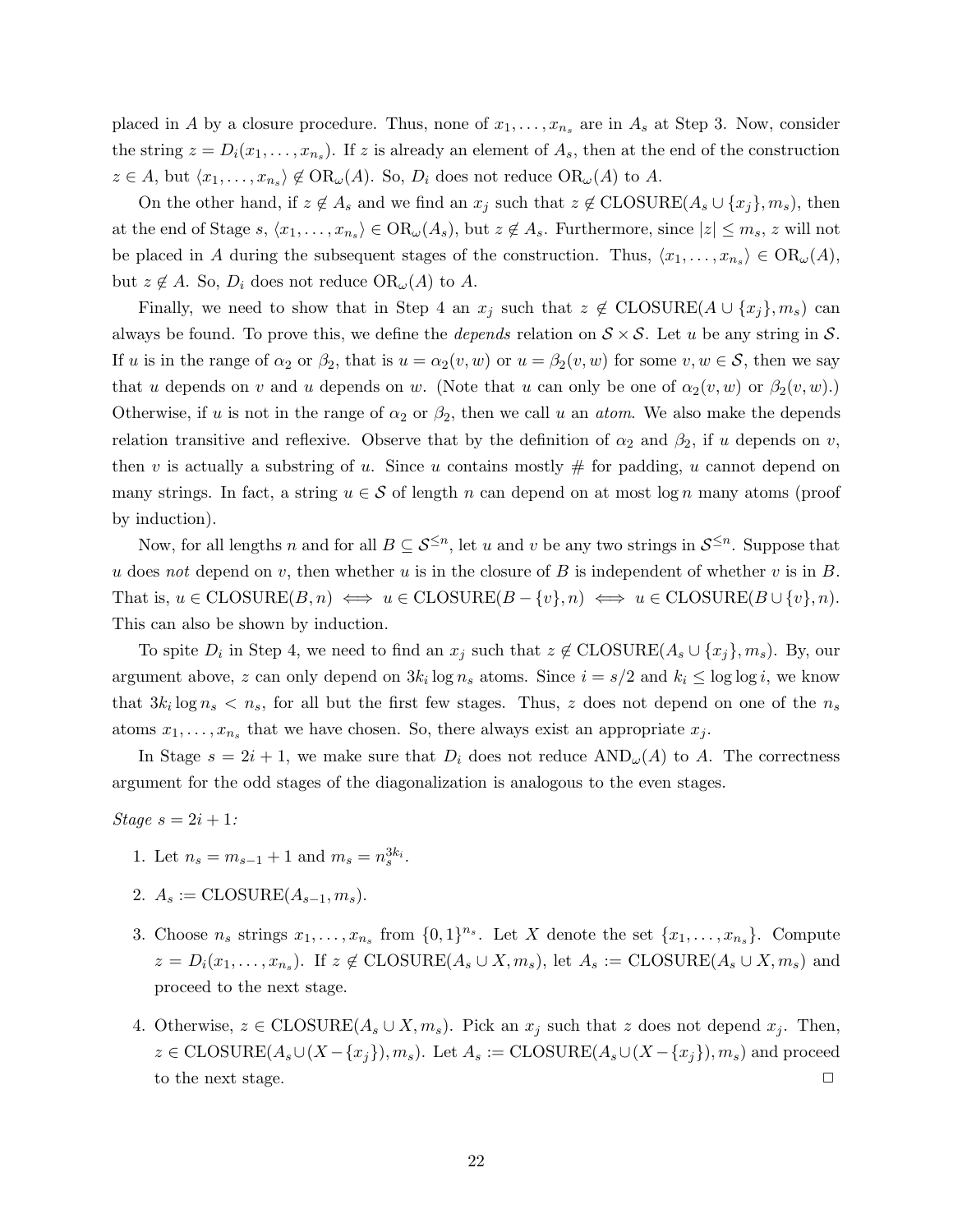#### Theorem 21

There exists a language A such that A has  $AND_2$  but does not have  $OR_2$ ,  $AND_{\omega}$  or  $OR_{\omega}$ .

**Proof:** The construction of the set A for this theorem is similar to the one in Theorem 20. In this case, we are only concerned with closures with respect to  $\alpha_2$ , so for any  $B \subseteq \mathcal{S}^{\leq m}$ , we define CLOSURE(B, m) to be the smallest set C such that  $B \subseteq C \subseteq \mathcal{S}^{\leq m}$  and the following conditions hold.

- 1.  $x \in C$  and  $y \in C$  and  $|\alpha_2(x, y)| \le m \Longrightarrow \alpha_2(x, y) \in C$ .
- 2.  $\alpha_2(x, y) \in C \Longrightarrow x \in C$  and  $y \in C$ .

As before, our construction of A will guarantee that  $A = \bigcup_{m=1}^{\infty} \text{CLOSURE}(A^{\leq m}, m)$  which is sufficient to show that  $AND_2(A) \leq^P_{m} A$  via  $\alpha_2$ . During Stage 2*i* of the construction, we make sure that the machine  $D_i$  does not reduce  $OR_2(A)$  to A.

Stage  $s = 2i$ :

- 1. Let  $n_s = m_{s-1} + 1$  and  $m_s = n_s^{3k_i}$ .
- 2.  $A_s := \text{CLOSURE}(A_{s-1}, m_s)$ .
- 3. Choose 2 strings  $x_1, x_2$  from  $\{0, 1\}^{n_s}$ . Compute  $z = D_i(x_1, x_2)$ . If  $z \in A_s$ , then proceed to the next stage.
- 4. Otherwise,  $z \notin A_s$ . Pick an  $x_j$ ,  $j = 1$  or 2, such that  $z \notin \text{CLOSURE}(A_s \cup \{x_j\}, m_s)$ . Let  $A_s := \text{CLOSURE}(A_s \cup \{x_i\}, m_s)$  and proceed to the next stage.

Now, we need to argue that the appropriate  $x_j$  exists. If z does not depend on  $x_1$  then we can simply let  $x_j := x_1$  since z would not be in CLOSURE( $A_s \cup \{x_1\}$ ,  $m_s$ ). The situation is analogous if z does not depend on  $x_2$ . However, since z may depend on as many as  $\log m_s$  strings, it may be the case that z depends on both  $x_1$  and  $x_2$ . Then, we spite  $D_i$  by placing  $x_1$  in A and leaving  $x_2$ out (i.e., let  $x_i := x_1$ ). In this case,  $z \notin \text{CLOSURE}(A_s \cup \{x_i\}, m_s)$ , because z will only be placed in the closure if all of the atoms on which z depends are in  $A_s \cup \{x_i\}$  and  $x_2 \notin A_s \cup \{x_i\}$ . (This observation holds because we are not considering closure under  $\beta_2$ .) Thus,  $D_i$  does not reduce  $OR<sub>2</sub>(A)$  to A.

During the odd stages, we make sure that  $D_i$  does not reduce  $AND_{\omega}(A)$  to A. This part of the construction is identical to the odd stages in the proof of Theorem 20.  $\Box$ 

Let A be the language constructed in Theorem 21. Then, by DeMorgan's Law,  $\overline{A}$  would have OR<sub>2</sub> but not  $AND_2$ ,  $AND_\omega$  or  $OR_\omega$ . Thus, we have the following corollary.

#### Corollary 22

There exists a language B such that B has  $OR_2$  but does not have  $AND_2$ ,  $AND_\omega$  or  $OR_\omega$ .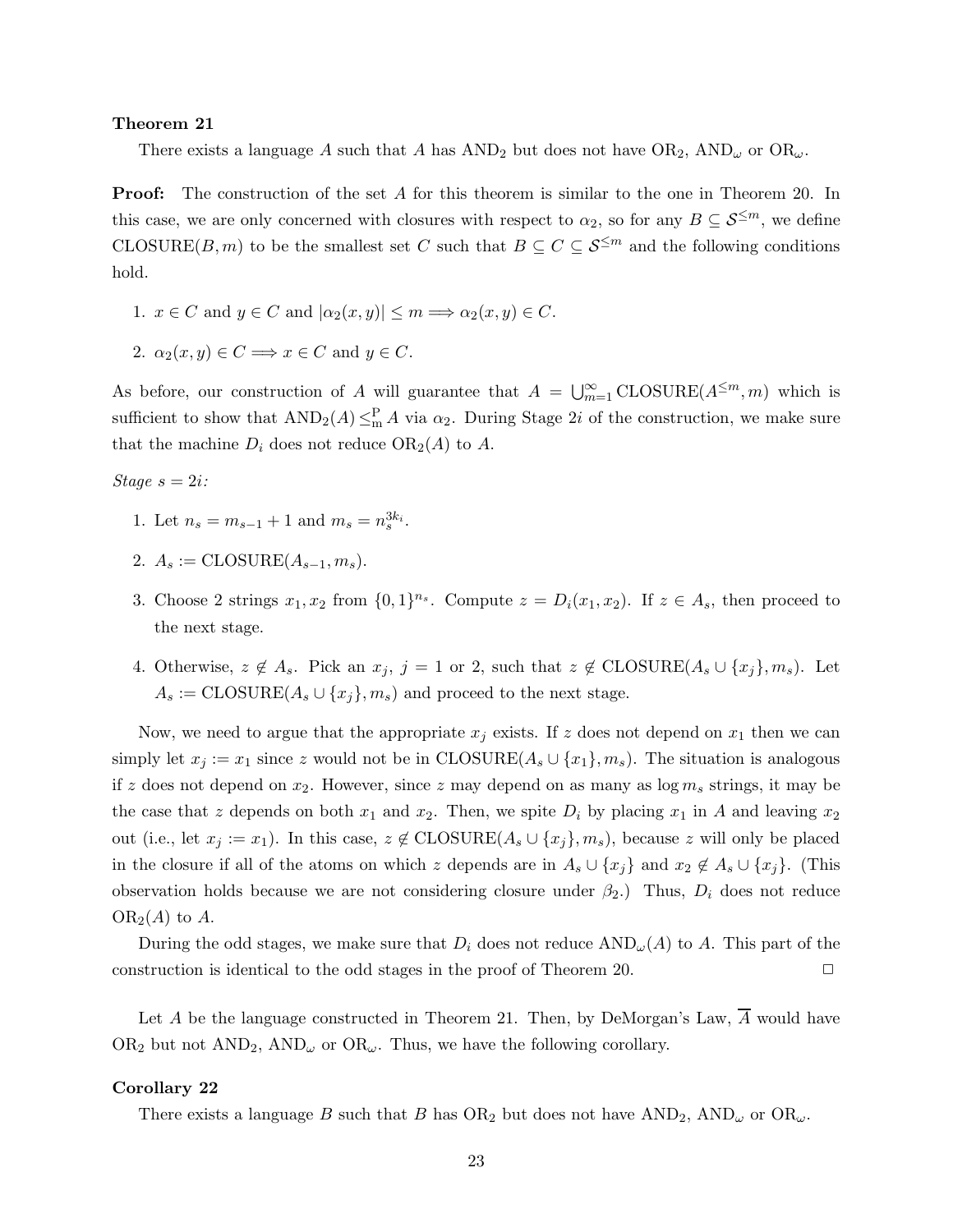#### Theorem 23

There exists a language A such that A has  $AND_2$ ,  $OR_2$  and  $AND_\omega$  but does not have  $OR_\omega$ .

**Proof:** We will construct a set A that is closed with respect to  $\beta_2$  and  $\alpha_\omega$ , where  $\alpha_\omega$  is the any-ary function defined by:

$$
\alpha_{\omega}(x_1,\ldots,x_r)=(x_1)\wedge\cdots\wedge(x_r)\#|x_1\cdots x_r|^2
$$

Again, for any set  $B \subseteq \mathcal{S}^{\leq m}$ , we define CLOSURE(B, m) to be the smallest set C such that  $B \subseteq C \subseteq \mathcal{S}^{\leq m}$  and the following conditions hold.

- 1.  $\forall \ell, 1 \leq \ell \leq r, x_{\ell} \in C$  and  $|\alpha_{\omega}(x_1, \ldots, x_r)| \leq m \Longrightarrow \alpha_{\omega}(x_1, \ldots, x_r) \in C$ .
- 2.  $\alpha_{\omega}(x_1,\ldots,x_r) \in C \Longrightarrow \forall \ell, 1 \leq \ell \leq r, x_{\ell} \in C.$
- 3.  $(x \in C \text{ or } y \in C)$  and  $|\beta_2(x, y)| \leq m \Longrightarrow \beta_2(x, y) \in C$ .
- 4.  $\beta_2(x, y) \in C \Longrightarrow x \in C$  or  $y \in C$ .

The construction below will guarantee that  $A = \bigcup_{m=1}^{\infty} \text{CLOSURE}(A^{\leq m}, m)$ . This is sufficient to show that  $AND_{\omega}(A) \leq^P_{m} A$  via  $\alpha_{\omega}$  and  $OR_2(A) \leq^P_{m} A$  via  $\beta_2$ . Moreover, at Stage s of the construction, we make sure that  $D_s$  does not reduce  $OR_{\omega}(A)$  to A.

Stage s:

- 1. Let  $n_s = m_{s-1} + 1$  and  $m_s = n_s^{3k_i}$ .
- 2.  $A_s := \text{CLOSURE}(A_{s-1}, m_s)$ .
- 3. Choose  $n_s$  strings  $x_1, \ldots, x_{n_s}$  from  $\{0,1\}^{n_s}$ . Compute  $z = D_s(x_1, \ldots, x_{n_s})$ . If  $z \in A_s$ , then proceed to the next stage.
- 4. Otherwise,  $z \notin A_s$ . Then, pick an  $x_j$  such that  $z \notin \text{CLOSURE}(A_s \cup \{x_j\}, m_s)$ . Let  $A_s :=$  $\text{CLOSURE}(A_s \cup \{x_i\}, m_s)$  and proceed to the next stage.

As before, we need to show that the appropriate  $x_i$  always exists. In the proof of Theorem 20, we used the fact that z depends only on  $\log m_s$  many strings. In this proof, however, we want A to be closed with respect to  $\alpha_{\omega}$ , so the number of strings that z depends on may be polynomial in  $n_s$ . Fortunately, as we show next, not all of these strings can affect the closure of  $A_s$ .

For all n, let  $B \subseteq \mathcal{S}^{\leq n}$  and  $y \in \mathcal{S}^{\leq n}$  such that  $y \notin \text{CLOSURE}(B,n)$ . We say that y is affected by a string  $v \in \mathcal{S}^{\leq n}$  if  $y \in \text{CLOSURE}(B \cup \{v\}, n)$ . We show by induction that y is affected by at most log n atoms. First, if y is an atom (i.e., y is not in the range of  $\alpha_{\omega}$  or  $\beta_2$ ) then y is only affected by itself. Otherwise, if  $y = \beta_2(v_1, v_2)$ , then neither  $v_1$  nor  $v_2$  can be in CLOSURE(B, n). Thus, y is affected by  $v_1$ ,  $v_2$  and all of the atoms which affect  $v_1$  and  $v_2$ . Now,  $|v_1| \leq \sqrt{n}$  and  $|v_2| \leq \sqrt{n}$ . So, by the induction hypothesis, each of  $v_1$  and  $v_2$  is affected by only  $\log(\sqrt{n})$  atoms.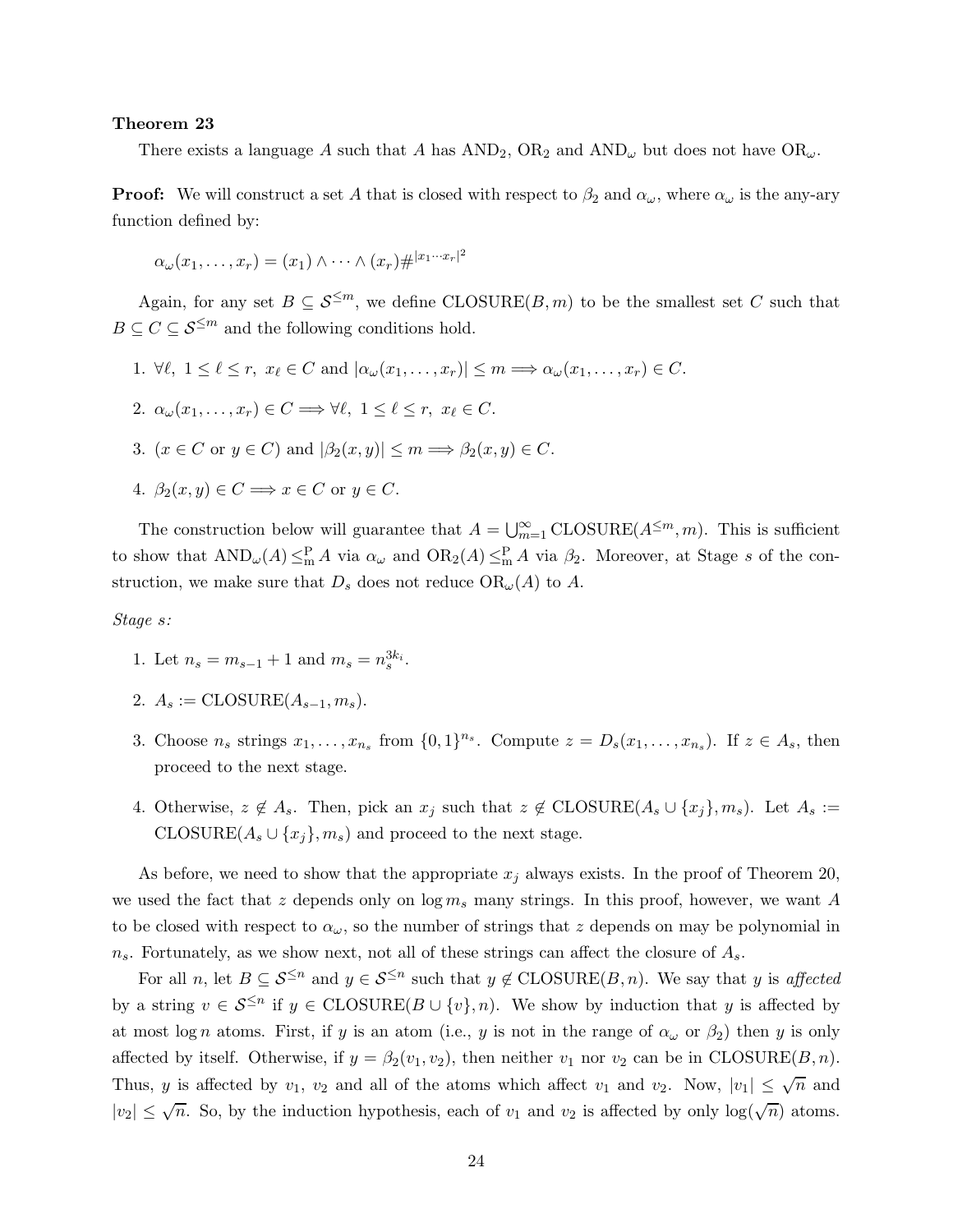Thus, y is affected by at most  $2\log(\sqrt{n}) = \log n$  atoms. Finally, if  $y = \alpha_\omega(v_1, \ldots, v_r)$  then for all  $E \subseteq \mathcal{S}^{\leq n}$ ,

 $y \in \text{CLOSURE}(E, n) \iff \forall \ell, 1 \leq \ell \leq r, v_{\ell} \in \text{CLOSURE}(E, n).$ 

In particular, since  $y \notin \text{CLOSURE}(B, n)$ , we know that for some  $v_t, v_t \notin \text{CLOSURE}(B, n)$ . Moreover, if y is affected by an atom u, then  $y \in {\rm CLOSURE}(B \cup \{u\}, n)$  which in turn implies that  $v_t \in \text{CLOSURE}(B \cup \{u\}, n)$ . Thus, any atom which affects y must also affect  $v_t$ . Then, by the induction hypothesis y is affected by at most  $\log(|v_t|) \leq \log(\sqrt{|y|}) \leq 1/2 \log n$  atoms.

Using the claim above, we now show that in Step 4 the appropriate  $x_j$  can always be found. Since  $z \notin A_s$ , we also know that  $z \notin \text{CLOSURE}(A_s, m_s)$  because  $A_s$  has already been closed in Step 2. Then, applying the above claim with  $B = A_s$  and  $n = m_s$ , we know that z can only be affected by  $\log m_s$  atoms. Since  $\log m_s < n_s$  for all but the first few stages and since the  $x_{\ell}$ 's are atoms, z is not affected by one of the  $x_{\ell}$ 's. Thus,  $z \notin \text{CLOSURE}(A \cup \{x_j\}, m_s)$  and  $D_s$  does not reduce  $\text{OR}_{\omega}(A)$  to A.

Let A be the language constructed in Theorem 23. Again, by DeMorgan's Law,  $\overline{A}$  would have AND<sub>2</sub>, OR<sub>2</sub> and AND<sub> $\omega$ </sub> but not OR $_{\omega}$ . Thus, we have the following corollary.

#### Corollary 24

There exists a language B such that B has  $AND_2$ ,  $OR_2$  and  $OR_\omega$  but does not have  $AND_\omega$ .

# References

- [ABG90] A. Amir, R. Beigel, and W. I. Gasarch. Some connections between bounded query classes and non-uniform complexity. In Proceedings of the 5th Structure in Complexity Theory Conference, pages 232–243, 1990.
- [AG88] A. Amir and W. I. Gasarch. Polynomial terse sets. *Information and Computation*, 77:37–56, April 1988.
- [BBJ+89] A. Bertoni, D. Bruschi, D. Joseph, M. Sitharam, and P. Young. Generalized Boolean hierarchies and the hierarchy over RP. Technical Report 809, Department of Computer Sciences, University of Wisconsin—Madison, 1989.
- [Bei88] R. Beigel. NP-hard sets are p-superterse unless  $R = NP$ . Technical Report 4, Department of Computer Science, The Johns Hopkins University, 1988.
- [Bei91] R. Beigel. Bounded queries to SAT and the Boolean hierarchy. Theoretical Computer Science, 84(2):199–223, July 1991.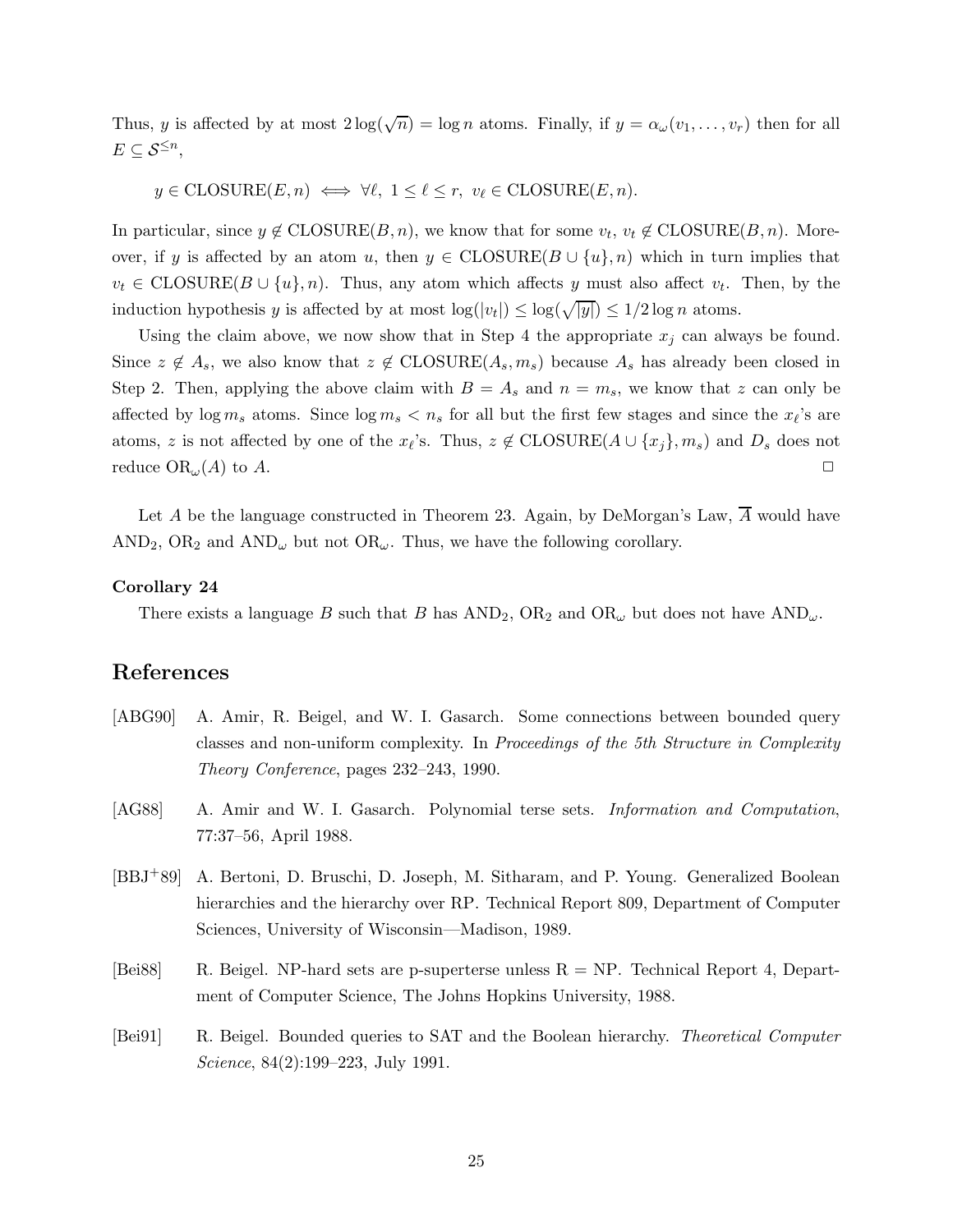- [Cai87] J. Cai. Probability one separation of the Boolean hierarchy. In 4th Annual Symposium on Theoretical Aspects of Computer Science, volume 247 of Lecture Notes in Computer Science, pages 148–158. Springer-Verlag, 1987.
- [CGH+88] J. Cai, T. Gundermann, J. Hartmanis, L. Hemachandra, V. Sewelson, K. Wagner, and G. Wechsung. The Boolean hierarchy I: Structural properties. SIAM Journal on Computing, 17(6):1232–1252, December 1988.
- [CH85] J. Cai and L. A. Hemachandra. The Boolean hierarchy: Hardware over NP. Technical Report TR 85-724, Cornell Department of Computer Science, December 1985.
- [Cha89] R. Chang. On the structure of bounded queries to arbitrary NP sets. In Proceedings of the 4th Structure in Complexity Theory Conference, pages 250–258, June 1989. Revised paper in SIAM Journal on Computing, 21(4):743–754, August 1992.
- [CK90] R. Chang and J. Kadin. The Boolean hierarchy and the polynomial hierarchy: a closer connection. In Proceedings of the 5th Structure in Complexity Theory Conference, pages 169–178, July 1990. To appear in SIAM Journal on Computing.
- [CKR91] R. Chang, J. Kadin, and P. Rohatgi. Connections between the complexity of unique satisfiability and the threshold behavior of randomized reductions. In *Proceedings of* the 6th Structure in Complexity Theory Conference, pages 255–269, July 1991. Revised paper to appear in Journal of Computer and System Sciences.
- [GJY87] J. Goldsmith, D. Joseph, and P. Young. Self-reducible, p-selective, near-testable, and pcheatable sets: The effect of internal structure on the complexity of a set. In Proceedings of the 2nd Structure in Complexity Theory Conference, pages 50–59, 1987.
- [Hem89] L. Hemachandra. The strong exponential hierarchy collapses. Journal of Computer and System Sciences, 39(3):299–322, 1989.
- [Hof79] C. M. Hoffman. Group-Theoretic Algorithms and Graph Isomorphism, volume 136 of Lecture Notes in Computer Science. Springer-Verlag, 1979.
- [Kad88] J. Kadin. The polynomial time hierarchy collapses if the Boolean hierarchy collapses. SIAM Journal on Computing, 17(6):1263–1282, December 1988.
- [Kad89] J. Kadin. P<sup>NP[log n]</sup> and sparse Turing complete sets for NP. Journal of Computer and System Sciences, 39:282–298, December 1989.
- [Kre88] M. W. Krentel. The complexity of optimization problems. Journal of Computer and System Sciences, 36(3):490–509, 1988.
- [KSW87] J. Köbler, U. Schöning, and K. Wagner. The difference and truth-table hierarchies for NP. RAIRO Theoretical Informatics and Applications, 21:419–435, 1987.